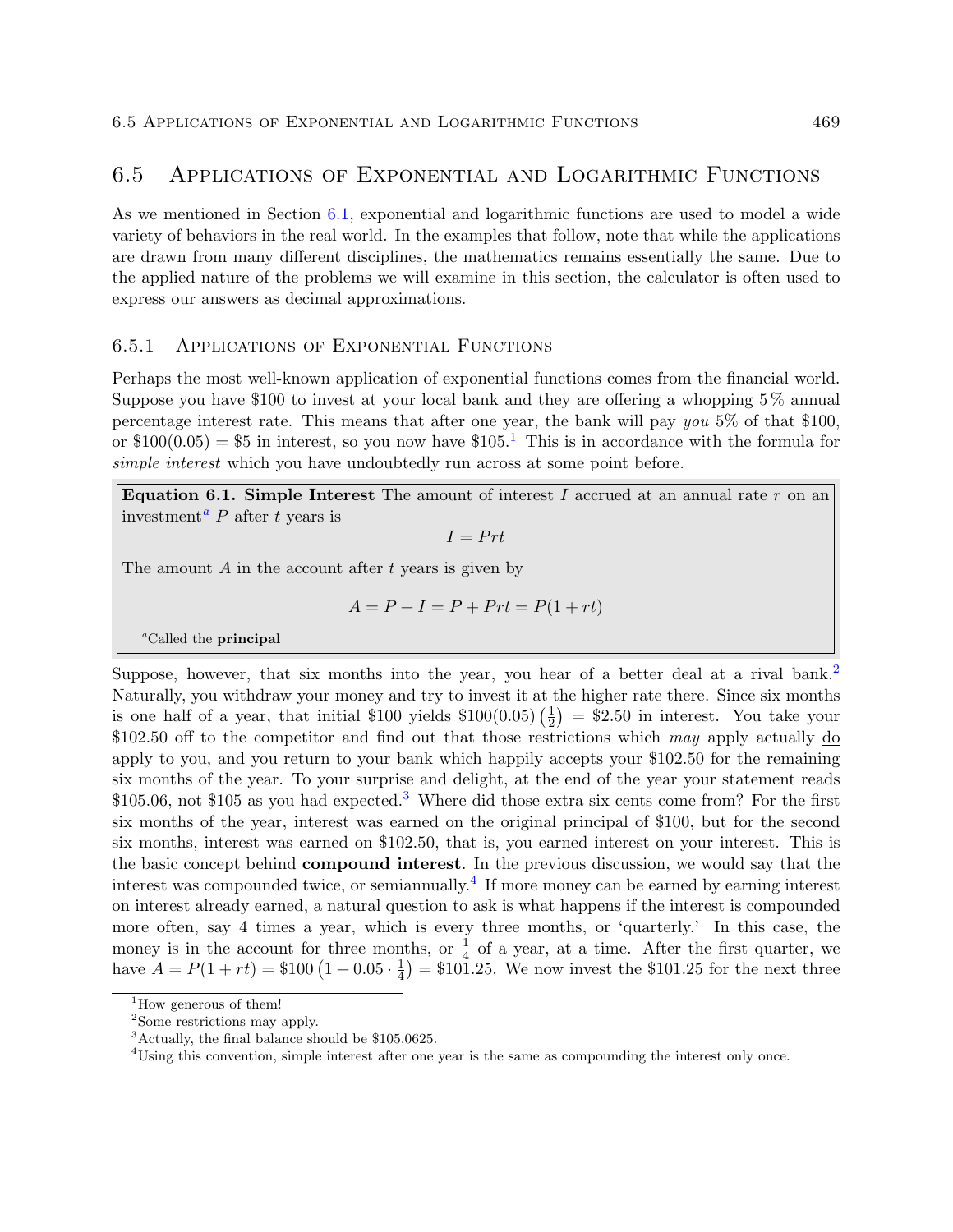months and find that at the end of the second quarter, we have  $A = $101.25 \left(1 + 0.05 \cdot \frac{1}{4}\right)$  $(\frac{1}{4}) \approx $102.51.$ Continuing in this manner, the balance at the end of the third quarter is \$103.79, and, at last, we obtain \$105.08. The extra two cents hardly seems worth it, but we see that we do in fact get more money the more often we compound. In order to develop a formula for this phenomenon, we need to do some abstract calculations. Suppose we wish to invest our principal  $P$  at an annual rate  $r$  and compound the interest *n* times per year. This means the money sits in the account  $\frac{1}{n}$  of a year between compoundings. Let  $A_k$  denote the amount in the account after the  $k^{\text{th}}$  compounding. Then  $A_1 = P(1 + r\left(\frac{1}{n}\right))$  $\frac{1}{n}$ ) which simplifies to  $A_1 = P(1 + \frac{r}{n})$ . After the second compounding, we use  $A_1$ as our new principal and get  $A_2 = A_1 \left(1 + \frac{r}{n}\right) = \left[P\left(1 + \frac{r}{n}\right)\right] \left(1 + \frac{r}{n}\right) = P\left(1 + \frac{r}{n}\right)^2$ . Continuing in this fashion, we get  $A_3 = P\left(1+\frac{r}{n}\right)^3$ ,  $A_4 = P\left(1+\frac{r}{n}\right)^4$ , and so on, so that  $A_k = P\left(1+\frac{r}{n}\right)^k$ . Since we compound the interest  $n$  times per year, after  $t$  years, we have  $nt$  compoundings. We have just derived the general formula for compound interest below.

Equation 6.2. Compounded Interest: If an initial principal  $P$  is invested at an annual rate  $r$  and the interest is compounded  $n$  times per year, the amount  $A$  in the account after  $t$  years is

$$
A(t) = P\left(1 + \frac{r}{n}\right)^{nt}
$$

If we take  $P = 100$ ,  $r = 0.05$ , and  $n = 4$ , Equation 6.2 becomes  $A(t) = 100 \left(1 + \frac{0.05}{4}\right)^{4t}$  which reduces to  $A(t) = 100(1.0125)^{4t}$ . To check this new formula against our previous calculations, we find  $A\left(\frac{1}{4}\right)$  $\left(\frac{1}{4}\right) = 100(1.0125)^{4\left(\frac{1}{4}\right)} = 101.25, A\left(\frac{1}{2}\right)$  $(\frac{1}{2}) \approx $102.51, A\left(\frac{3}{4}\right)$  $\frac{3}{4}$   $\approx$  \$103.79, and  $A(1) \approx$  \$105.08.

Example 6.5.1. Suppose \$2000 is invested in an account which offers 7.125% compounded monthly.

- 1. Express the amount A in the account as a function of the term of the investment  $t$  in years.
- 2. How much is in the account after 5 years?
- 3. How long will it take for the initial investment to double?
- 4. Find and interpret the average rate of change<sup>5</sup> of the amount in the account from the end of the fourth year to the end of the fifth year, and from the end of the thirty-fourth year to the end of the thirty-fifth year.

### Solution.

- 1. Substituting  $P = 2000$ ,  $r = 0.07125$ , and  $n = 12$  (since interest is compounded monthly) into Equation 6.2 yields  $A(t) = 2000 \left(1 + \frac{0.07125}{12}\right)^{12t} = 2000(1.0059375)^{12t}$ .
- 2. Since t represents the length of the investment in years, we substitute  $t = 5$  into  $A(t)$  to find  $A(5) = 2000(1.0059375)^{12(5)} \approx 2852.92$ . After 5 years, we have approximately \$2852.92.

 ${}^{5}$ See Definition 2.3 in Section 2.1.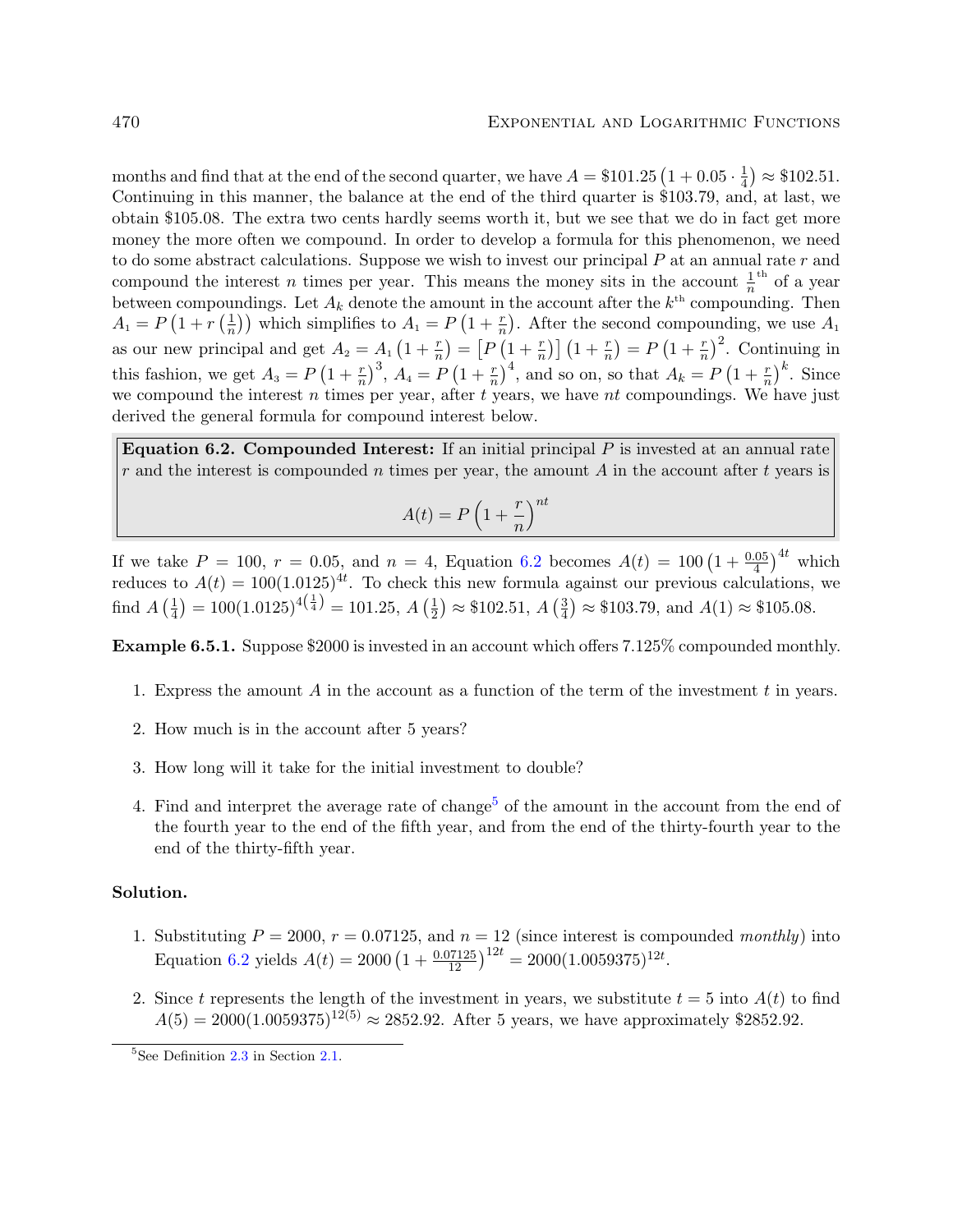- 3. Our initial investment is \$2000, so to find the time it takes this to double, we need to find t when  $A(t) = 4000$ . We get  $2000(1.0059375)^{12t} = 4000$ , or  $(1.0059375)^{12t} = 2$ . Taking natural logs as in Section 6.3, we get  $t = \frac{\ln(2)}{12 \ln(1.0059375)} \approx 9.75$ . Hence, it takes approximately 9 years 9 months for the investment to double.
- 4. To find the average rate of change of A from the end of the fourth year to the end of the fifth year, we compute  $\frac{A(5)-A(4)}{5-4} \approx 195.63$ . Similarly, the average rate of change of A from the end of the thirty-fourth year to the end of the thirty-fifth year is  $\frac{A(35)-A(34)}{35-34} \approx 1648.21$ . This means that the value of the investment is increasing at a rate of approximately \$195.63 per year between the end of the fourth and fifth years, while that rate jumps to \$1648.21 per year between the end of the thirty-fourth and thirty-fifth years. So, not only is it true that the longer you wait, the more money you have, but also the longer you wait, the faster the money increases.<sup>6</sup>  $\Box$

We have observed that the more times you compound the interest per year, the more money you will earn in a year. Let's push this notion to the limit.<sup>7</sup> Consider an investment of \$1 invested at 100% interest for 1 year compounded n times a year. Equation 6.2 tells us that the amount of money in the account after 1 year is  $A = \left(1 + \frac{1}{n}\right)^n$ . Below is a table of values relating n and A.

| $\it n$ |                  |
|---------|------------------|
| 1       | 2                |
| 2       | 2.25             |
| 4       | $\approx 2.4414$ |
| 12      | $\approx 2.6130$ |
| 360     | $\approx 2.7145$ |
| 1000    | $\approx 2.7169$ |
| 10000   | $\approx 2.7181$ |
| 100000  | $\approx 2.7182$ |

As promised, the more compoundings per year, the more money there is in the account, but we also observe that the increase in money is greatly diminishing. We are witnessing a mathematical 'tug of war'. While we are compounding more times per year, and hence getting interest on our interest more often, the amount of time between compoundings is getting smaller and smaller, so there is less time to build up additional interest. With Calculus, we can show<sup>8</sup> that as  $n \to \infty$ ,  $A = \left(1 + \frac{1}{n}\right)^n \to e$ , where e is the natural base first presented in Section 6.1. Taking the number of compoundings per year to infinity results in what is called continuously compounded interest.

Theorem 6.8. If you invest \$1 at 100% interest compounded continuously, then you will have \$e at the end of one year.

<sup>&</sup>lt;sup>6</sup>In fact, the rate of increase of the amount in the account is exponential as well. This is the quality that really defines exponential functions and we refer the reader to a course in Calculus.

<sup>7</sup>Once you've had a semester of Calculus, you'll be able to fully appreciate this very lame pun.

<sup>8</sup>Or define, depending on your point of view.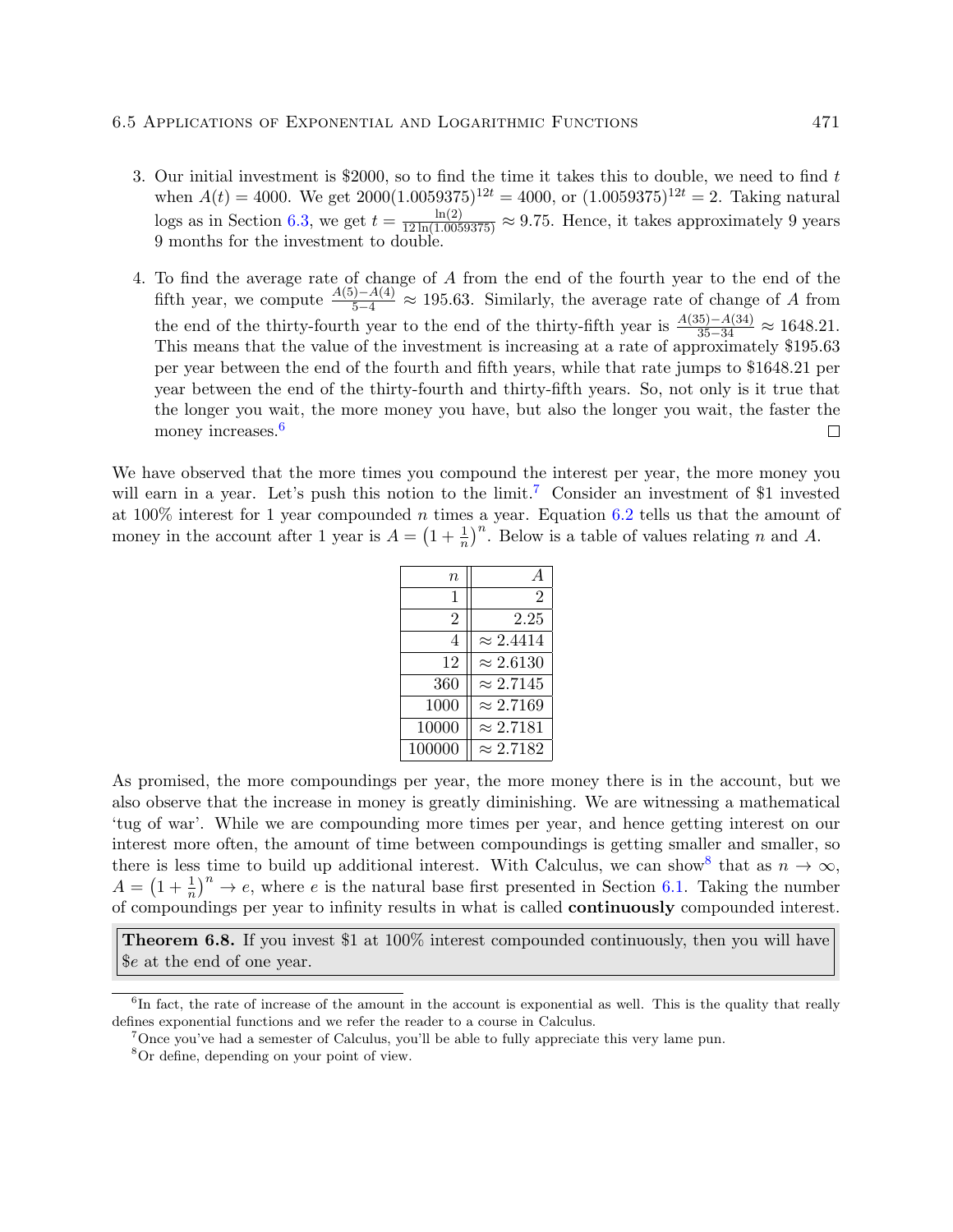Using this definition of  $e$  and a little Calculus, we can take Equation 6.2 and produce a formula for continuously compounded interest.

Equation 6.3. Continuously Compounded Interest: If an initial principal  $P$  is invested at an annual rate  $r$  and the interest is compounded continuously, the amount  $A$  in the account after t years is

$$
A(t) = Pe^{rt}
$$

If we take the scenario of Example 6.5.1 and compare monthly compounding to continuous compounding over 35 years, we find that monthly compounding yields  $A(35) = 2000(1.0059375)^{12(35)}$ which is about \$24,035.28, whereas continuously compounding gives  $A(35) = 2000e^{0.07125(35)}$  which is about  $$24,213.18$  - a difference of less than  $1\%$ .

Equations 6.2 and 6.3 both use exponential functions to describe the growth of an investment. Curiously enough, the same principles which govern compound interest are also used to model short term growth of populations. In Biology, The Law of Uninhibited Growth states as its premise that the instantaneous rate at which a population increases at any time is directly proportional to the population at that time.<sup>9</sup> In other words, the more organisms there are at a given moment, the faster they reproduce. Formulating the law as stated results in a differential equation, which requires Calculus to solve. Its solution is stated below.

Equation 6.4. Uninhibited Growth: If a population increases according to The Law of Uninhibited Growth, the number of organisms  $N$  at time  $t$  is given by the formula

$$
N(t) = N_0 e^{kt},
$$

where  $N(0) = N_0$  (read 'N nought') is the initial number of organisms and  $k > 0$  is the constant of proportionality which satisfies the equation

(instantaneous rate of change of  $N(t)$  at time  $t$ ) =  $k N(t)$ 

It is worth taking some time to compare Equations  $6.3$  and  $6.4$ . In Equation  $6.3$ , we use P to denote the initial investment; in Equation 6.4, we use  $N_0$  to denote the initial population. In Equation 6.3, r denotes the annual interest rate, and so it shouldn't be too surprising that the  $k$  in Equation 6.4 corresponds to a growth rate as well. While Equations 6.3 and 6.4 look entirely different, they both represent the same mathematical concept.

Example 6.5.2. In order to perform arthrosclerosis research, epithelial cells are harvested from discarded umbilical tissue and grown in the laboratory. A technician observes that a culture of twelve thousand cells grows to five million cells in one week. Assuming that the cells follow The Law of Uninhibited Growth, find a formula for the number of cells,  $N$ , in thousands, after  $t$  days. **Solution.** We begin with  $N(t) = N_0 e^{kt}$ . Since N is to give the number of cells in thousands, we have  $N_0 = 12$ , so  $N(t) = 12e^{kt}$ . In order to complete the formula, we need to determine the

<sup>9</sup>The average rate of change of a function over an interval was first introduced in Section 2.1. Instantaneous rates of change are the business of Calculus, as is mentioned on Page 161.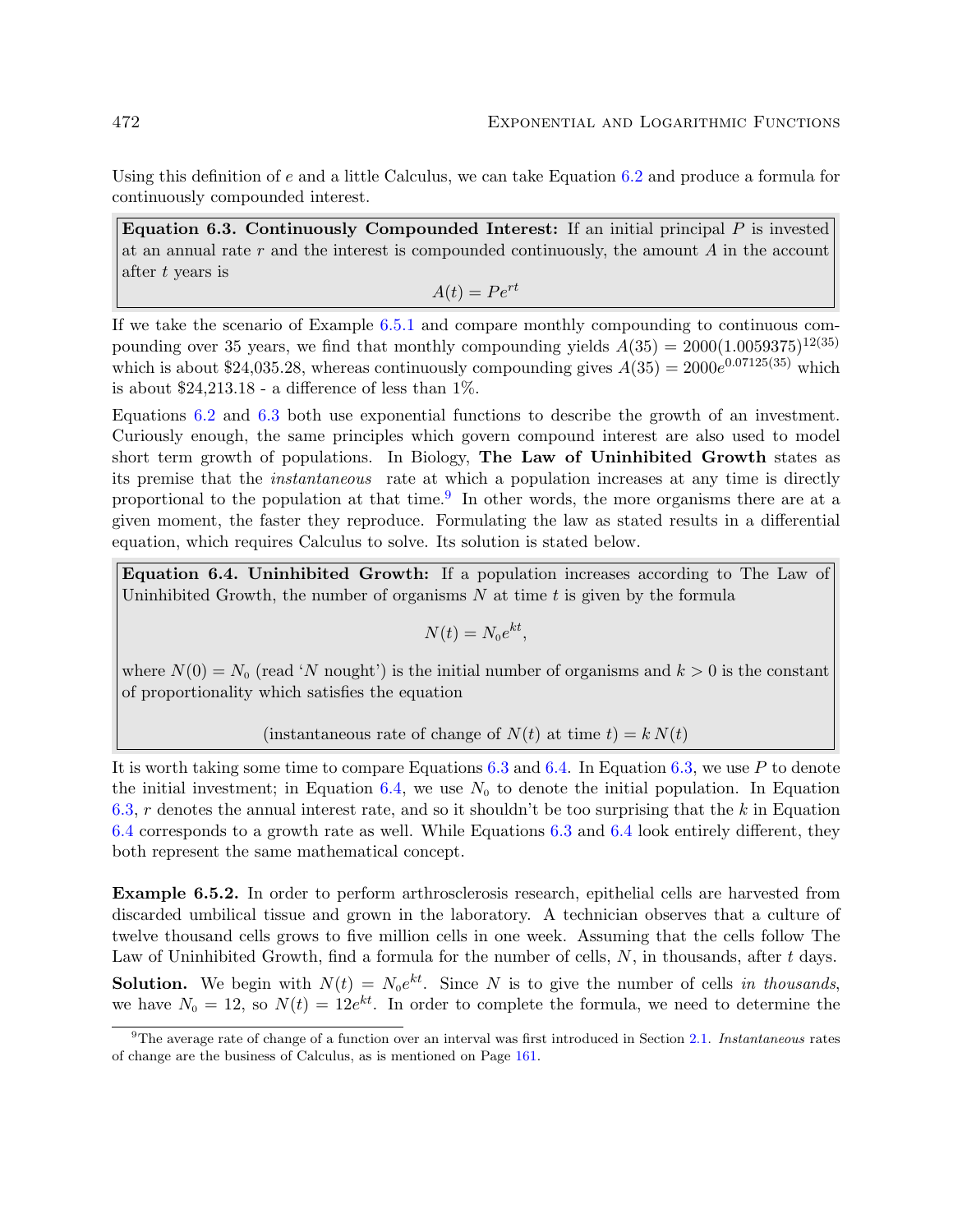growth rate k. We know that after one week, the number of cells has grown to five million. Since  $t$ measures days and the units of N are in thousands, this translates mathematically to  $N(7) = 5000$ .  $\frac{250}{3}$ . Hence,  $N(t) = 12e^{\frac{t}{7}\ln\left(\frac{1250}{3}\right)}$ . Of We get the equation  $12e^{7k} = 5000$  which gives  $k = \frac{1}{7}$  $\frac{1}{7} \ln \left( \frac{1250}{3} \right)$ course, in practice, we would approximate k to some desired accuracy, say  $k \approx 0.8618$ , which we can interpret as an 86.18% daily growth rate for the cells.  $\Box$ 

Whereas Equations 6.3 and 6.4 model the growth of quantities, we can use equations like them to describe the decline of quantities. One example we've seen already is Example 6.1.1 in Section 6.1. There, the value of a car declined from its purchase price of \$25,000 to nothing at all. Another real world phenomenon which follows suit is radioactive decay. There are elements which are unstable and emit energy spontaneously. In doing so, the amount of the element itself diminishes. The assumption behind this model is that the rate of decay of an element at a particular time is directly proportional to the amount of the element present at that time. In other words, the more of the element there is, the faster the element decays. This is precisely the same kind of hypothesis which drives The Law of Uninhibited Growth, and as such, the equation governing radioactive decay is hauntingly similar to Equation  $6.4$  with the exception that the rate constant k is negative.

Equation 6.5. Radioactive Decay The amount of a radioactive element  $A$  at time  $t$  is given by the formula

$$
A(t) = A_0 e^{kt},
$$

where  $A(0) = A_0$  is the initial amount of the element and  $k < 0$  is the constant of proportionality which satisfies the equation

#### (instantaneous rate of change of  $A(t)$  at time  $t$ ) =  $k A(t)$

Example 6.5.3. Iodine-131 is a commonly used radioactive isotope used to help detect how well the thyroid is functioning. Suppose the decay of Iodine-131 follows the model given in Equation 6.5, and that the half-life<sup>10</sup> of Iodine-131 is approximately 8 days. If 5 grams of Iodine-131 is present initially, find a function which gives the amount of Iodine-131,  $A$ , in grams,  $t$  days later.

**Solution.** Since we start with 5 grams initially, Equation 6.5 gives  $A(t) = 5e^{kt}$ . Since the half-life is 8 days, it takes 8 days for half of the Iodine-131 to decay, leaving half of it behind. Hence,  $A(8) = 2.5$  $(\frac{1}{2}) = -\frac{\ln(2)}{8} \approx -0.08664$ , which we can interpret which means  $5e^{8k} = 2.5$ . Solving, we get  $k = \frac{1}{8}$  $\frac{1}{8} \ln \left( \frac{1}{2} \right)$ as a loss of material at a rate of 8.664\% daily. Hence,  $A(t) = 5e^{-\frac{t \ln(2)}{8}} \approx 5e^{-0.08664t}$ .  $\Box$ 

We now turn our attention to some more mathematically sophisticated models. One such model is Newton's Law of Cooling, which we first encountered in Example 6.1.2 of Section 6.1. In that example we had a cup of coffee cooling from  $160°$ F to room temperature  $70°$ F according to the formula  $T(t) = 70 + 90e^{-0.1t}$ , where t was measured in minutes. In this situation, we know the physical limit of the temperature of the coffee is room temperature, $11$  and the differential equation

<sup>10</sup>The time it takes for half of the substance to decay.

<sup>&</sup>lt;sup>11</sup>The Second Law of Thermodynamics states that heat can spontaneously flow from a hotter object to a colder one, but not the other way around. Thus, the coffee could not continue to release heat into the air so as to cool below room temperature.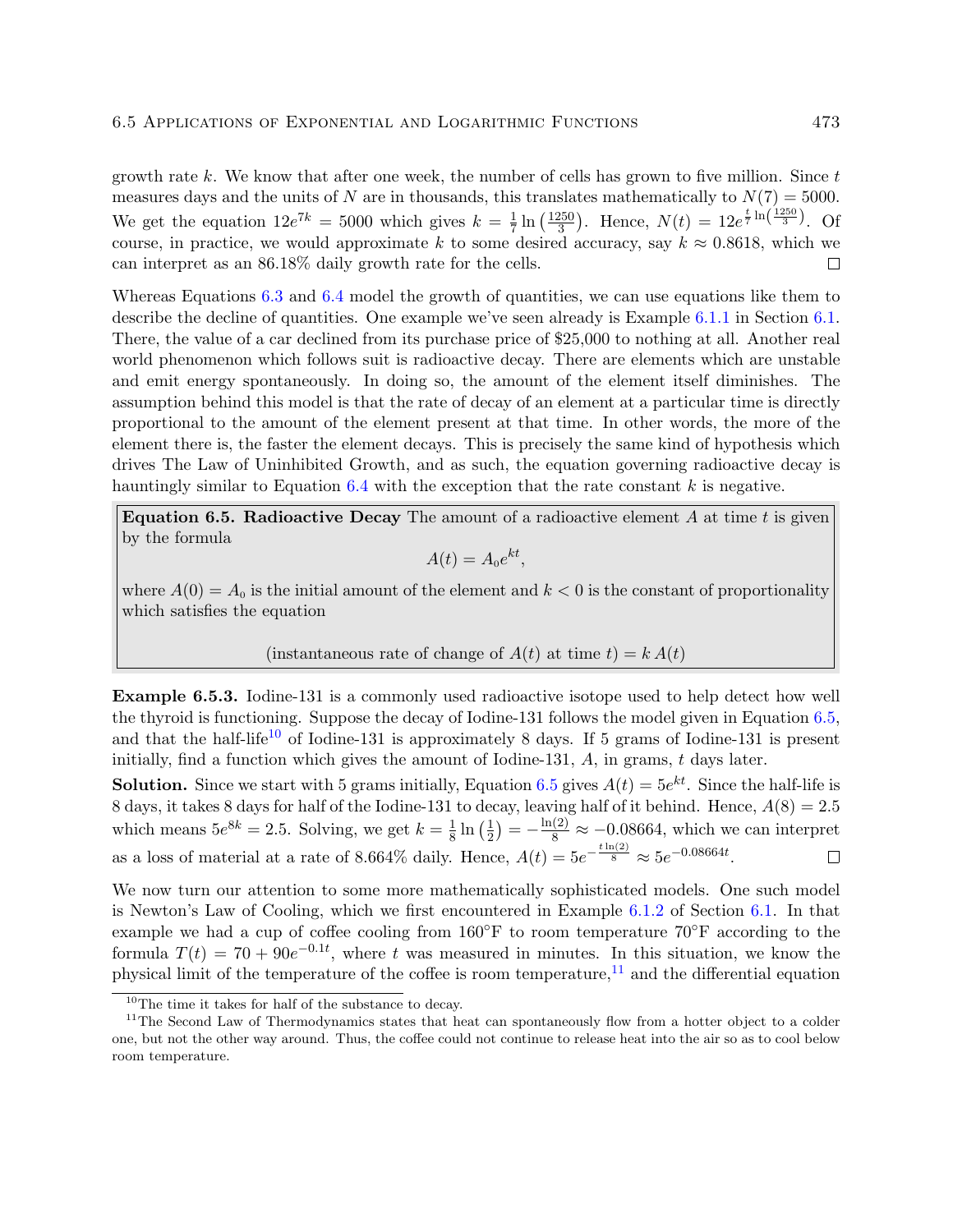which gives rise to our formula for  $T(t)$  takes this into account. Whereas the radioactive decay model had a rate of decay at time  $t$  directly proportional to the amount of the element which remained at time  $t$ , Newton's Law of Cooling states that the rate of cooling of the coffee at a given time  $t$  is directly proportional to how much of a temperature gap exists between the coffee at time t and room temperature, not the temperature of the coffee itself. In other words, the coffee cools faster when it is first served, and as its temperature nears room temperature, the coffee cools ever more slowly. Of course, if we take an item from the refrigerator and let it sit out in the kitchen, the object's temperature will rise to room temperature, and since the physics behind warming and cooling is the same, we combine both cases in the equation below.

Equation 6.6. Newton's Law of Cooling (Warming): The temperature  $T$  of an object at time  $t$  is given by the formula

$$
T(t) = T_a + (T_0 - T_a) e^{-kt},
$$

where  $T(0) = T_0$  is the initial temperature of the object,  $T_a$  is the ambient temperature<sup>a</sup> and  $k > 0$  is the constant of proportionality which satisfies the equation

(instantaneous rate of change of  $T(t)$  at time  $t$ ) = k  $(T(t) - T_a)$ 

<sup>a</sup>That is, the temperature of the surroundings.

If we re-examine the situation in Example 6.1.2 with  $T_0 = 160$ ,  $T_a = 70$ , and  $k = 0.1$ , we get, according to Equation 6.6,  $T(t) = 70 + (160 - 70)e^{-0.1t}$  which reduces to the original formula given. The rate constant  $k = 0.1$  indicates the coffee is cooling at a rate equal to 10% of the difference between the temperature of the coffee and its surroundings. Note in Equation 6.6 that the constant k is positive for both the cooling and warming scenarios. What determines if the function  $T(t)$ is increasing or decreasing is if  $T_0$  (the initial temperature of the object) is greater than  $T_a$  (the ambient temperature) or vice-versa, as we see in our next example.

**Example 6.5.4.** A 40 $\degree$ F roast is cooked in a 350 $\degree$ F oven. After 2 hours, the temperature of the roast is 125◦F.

- 1. Assuming the temperature of the roast follows Newton's Law of Warming, find a formula for the temperature of the roast  $T$  as a function of its time in the oven,  $t$ , in hours.
- 2. The roast is done when the internal temperature reaches 165◦F. When will the roast be done?

#### Solution.

1. The initial temperature of the roast is  $40°\text{F}$ , so  $T_0 = 40$ . The environment in which we are placing the roast is the 350°F oven, so  $T_a = 350$ . Newton's Law of Warming tells us  $T(t) = 350 + (40 - 350)e^{-kt}$ , or  $T(t) = 350 - 310e^{-kt}$ . To determine k, we use the fact that after 2 hours, the roast is 125<sup>°</sup>F, which means  $T(2) = 125$ . This gives rise to the equation  $350 - 310e^{-2k} = 125$  which yields  $k = -\frac{1}{2}$  $\frac{1}{2} \ln \left( \frac{45}{62} \right) \approx 0.1602$ . The temperature function is

$$
T(t) = 350 - 310e^{\frac{t}{2}\ln\left(\frac{45}{62}\right)} \approx 350 - 310e^{-0.1602t}.
$$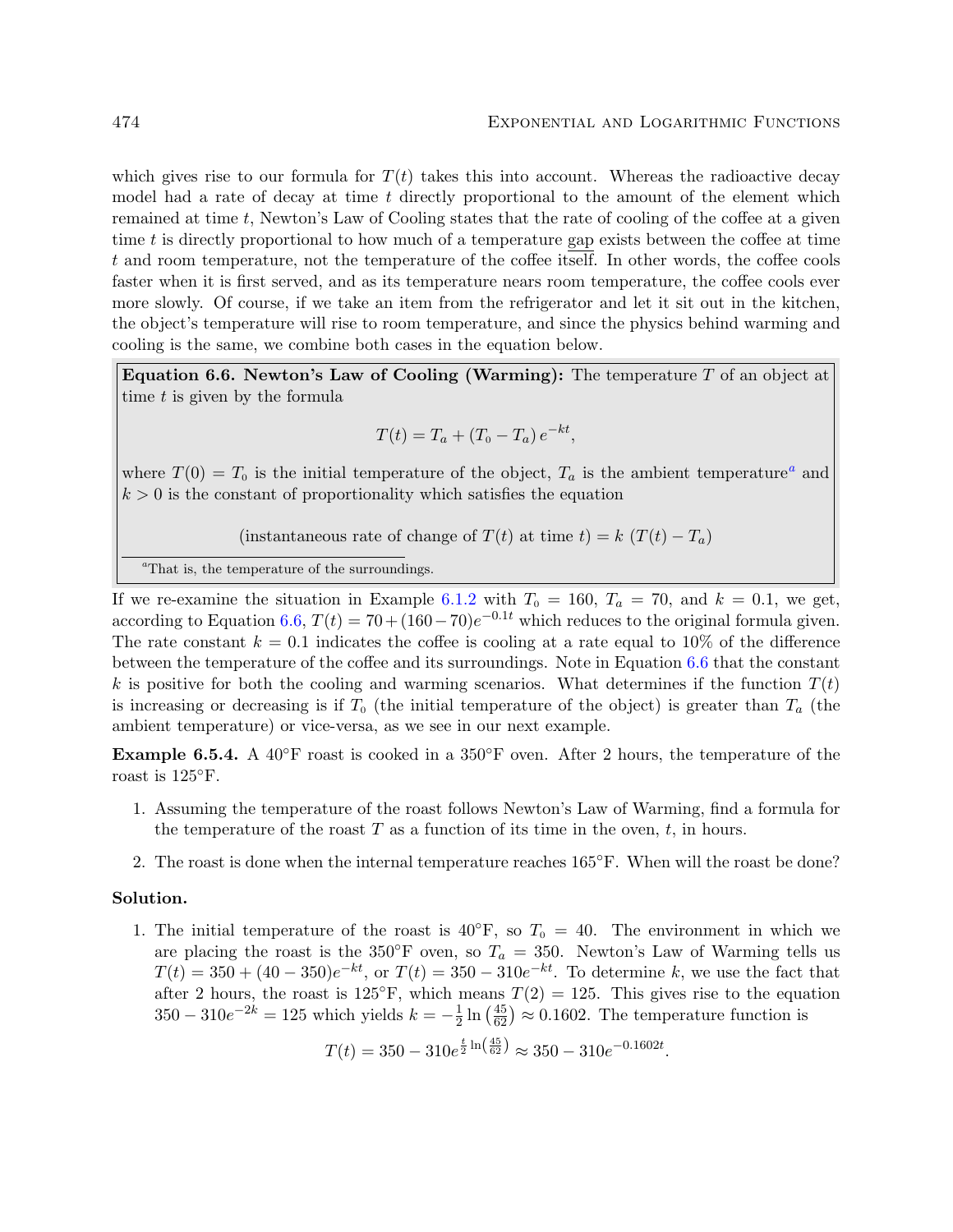2. To determine when the roast is done, we set  $T(t) = 165$ . This gives  $350 - 310e^{-0.1602t} = 165$ whose solution is  $t = -\frac{1}{0.1602} \ln \left( \frac{37}{62} \right) \approx 3.22$ . It takes roughly 3 hours and 15 minutes to cook the roast completely.  $\Box$ 

If we had taken the time to graph  $y = T(t)$  in Example 6.5.4, we would have found the horizontal asymptote to be  $y = 350$ , which corresponds to the temperature of the oven. We can also arrive at this conclusion by applying a bit of 'number sense'. As  $t \to \infty$ ,  $-0.1602t \approx$  very big (-) so that  $e^{-0.1602t} \approx$  very small (+). The larger the value of t, the smaller  $e^{-0.1602t}$  becomes so that  $T(t) \approx 350$  – very small (+), which indicates the graph of  $y = T(t)$  is approaching its horizontal asymptote  $y = 350$  from below. Physically, this means the roast will eventually warm up to  $350^{\circ}$ F.<sup>12</sup> The function  $T$  is sometimes called a **limited** growth model, since the function  $T$  remains bounded as  $t \to \infty$ . If we apply the principles behind Newton's Law of Cooling to a biological example, it says the growth rate of a population is directly proportional to how much room the population has to grow. In other words, the more room for expansion, the faster the growth rate. The logistic growth model combines The Law of Uninhibited Growth with limited growth and states that the rate of growth of a population varies jointly with the population itself as well as the room the population has to grow.

Equation 6.7. Logistic Growth: If a population behaves according to the assumptions of logistic growth, the number of organisms  $N$  at time  $t$  is given by the equation

$$
N(t) = \frac{L}{1 + Ce^{-kLt}},
$$

where  $\overline{N}(0) = N_0$  is the initial population, L is the limiting population,<sup>a</sup> C is a measure of how much room there is to grow given by

$$
C = \frac{L}{N_0} - 1.
$$

and  $k > 0$  is the constant of proportionality which satisfies the equation

(instantaneous rate of change of  $N(t)$  at time  $t$ ) =  $k N(t) (L - N(t))$ 

<sup>a</sup>That is, as  $t \to \infty$ ,  $N(t) \to L$ 

The logistic function is used not only to model the growth of organisms, but is also often used to model the spread of disease and rumors.<sup>13</sup>

**Example 6.5.5.** The number of people  $N$ , in hundreds, at a local community college who have heard the rumor 'Carl is afraid of Virginia Woolf' can be modeled using the logistic equation

$$
N(t) = \frac{84}{1 + 2799e^{-t}},
$$

 $12$ at which point it would be more toast than roast.

<sup>&</sup>lt;sup>13</sup>Which can be just as damaging as diseases.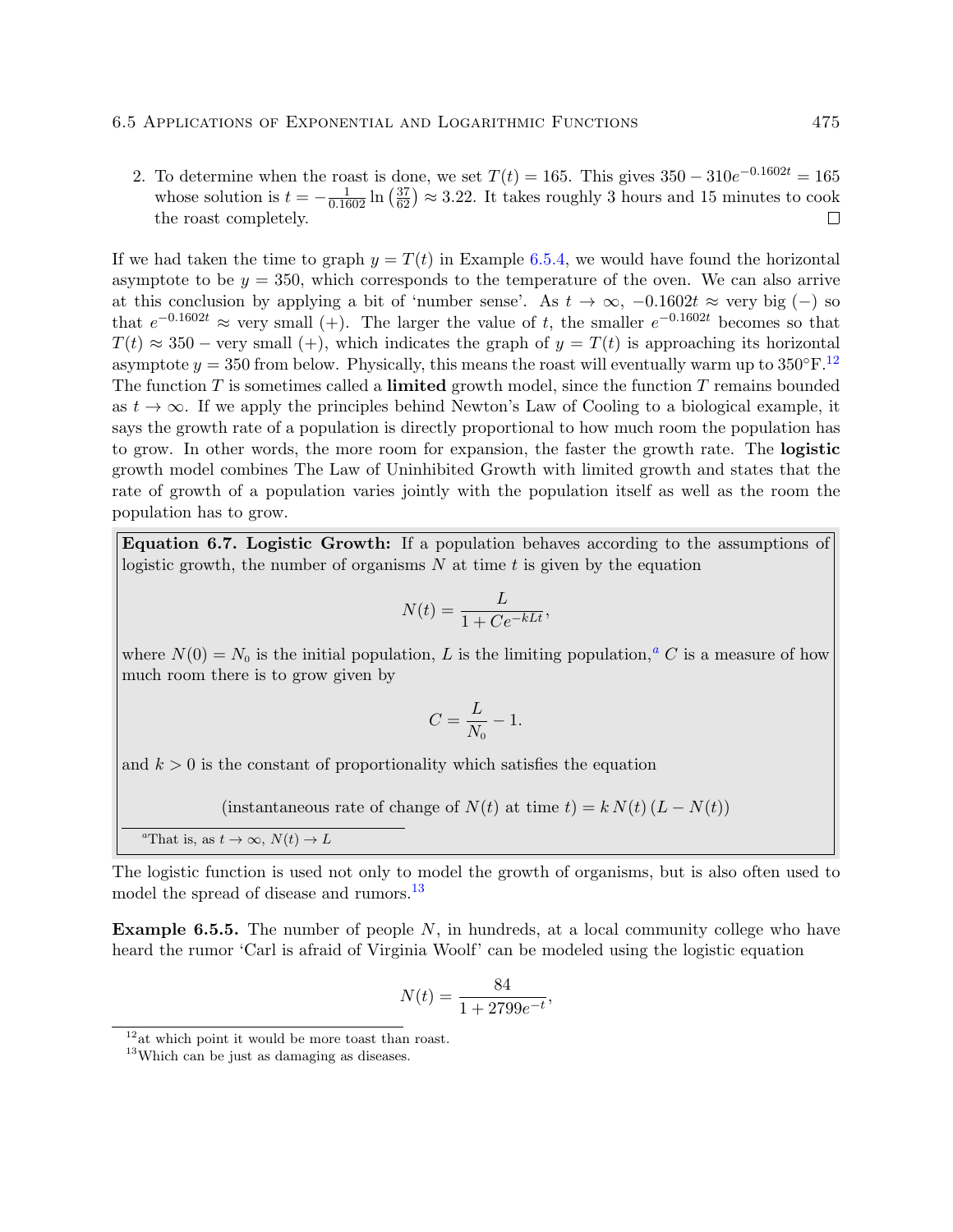where  $t \geq 0$  is the number of days after April 1, 2009.

- 1. Find and interpret  $N(0)$ .
- 2. Find and interpret the end behavior of  $N(t)$ .
- 3. How long until 4200 people have heard the rumor?
- 4. Check your answers to 2 and 3 using your calculator.

#### Solution.

- 1. We find  $N(0) = \frac{84}{1+2799e^0} = \frac{84}{2800} = \frac{3}{100}$ . Since  $N(t)$  measures the number of people who have heard the rumor in hundreds,  $N(0)$  corresponds to 3 people. Since  $t = 0$  corresponds to April 1, 2009, we may conclude that on that day, 3 people have heard the rumor.<sup>14</sup>
- 2. We could simply note that  $N(t)$  is written in the form of Equation 6.7, and identify  $L = 84$ . However, to see why the answer is 84, we proceed analytically. Since the domain of  $N$  is restricted to  $t \geq 0$ , the only end behavior of significance is  $t \to \infty$ . As we've seen before,<sup>15</sup> as  $t \to \infty$ , have  $1997e^{-t} \to 0^+$  and so  $N(t) \approx \frac{84}{1+\text{very small (+)}} \approx 84$ . Hence, as  $t \to \infty$ ,  $N(t) \rightarrow 84$ . This means that as time goes by, the number of people who will have heard the rumor approaches 8400.
- 3. To find how long it takes until 4200 people have heard the rumor, we set  $N(t) = 42$ . Solving  $\frac{84}{1+2799e^{-t}} = 42$  gives  $t = \ln(2799) \approx 7.937$ . It takes around 8 days until 4200 people have heard the rumor.
- 4. We graph  $y = N(x)$  using the calculator and see that the line  $y = 84$  is the horizontal asymptote of the graph, confirming our answer to part 2, and the graph intersects the line  $y = 42$  at  $x = \ln(2799) \approx 7.937$ , which confirms our answer to part 3.



 $14$ Or, more likely, three people started the rumor. I'd wager Jeff, Jamie, and Jason started it. So much for telling your best friends something in confidence!

 $^{15}$ See, for example, Example 6.1.2.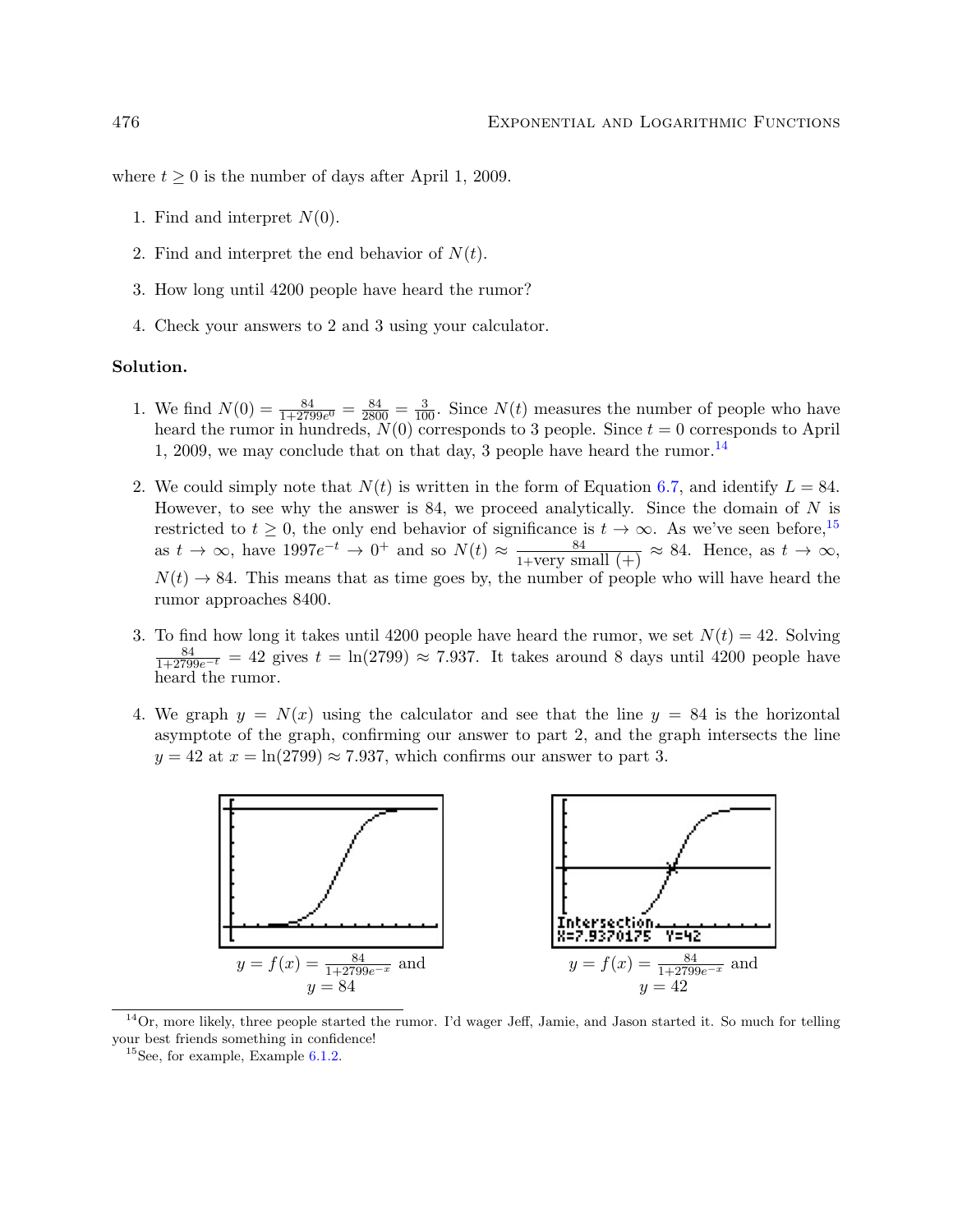$\Box$ 

If we take the time to analyze the graph of  $y = N(x)$  above, we can see graphically how logistic growth combines features of uninhibited and limited growth. The curve seems to rise steeply, then at some point, begins to level off. The point at which this happens is called an inflection point or is sometimes called the 'point of diminishing returns'. At this point, even though the function is still increasing, the rate at which it does so begins to decline. It turns out the point of diminishing returns always occurs at half the limiting population. (In our case, when  $y = 42$ .) While these concepts are more precisely quantified using Calculus, below are two views of the graph of  $y = N(x)$ , one on the interval  $[0, 8]$ , the other on  $[8, 15]$ . The former looks strikingly like uninhibited growth; the latter like limited growth.



#### 6.5.2 Applications of Logarithms

Just as many physical phenomena can be modeled by exponential functions, the same is true of logarithmic functions. In Exercises 75, 76 and 77 of Section 6.1, we showed that logarithms are useful in measuring the intensities of earthquakes (the Richter scale), sound (decibels) and acids and bases (pH). We now present yet a different use of the a basic logarithm function, [password strength.](http://en.wikipedia.org/wiki/Password_strength)

**Example 6.5.6.** The [information entropy](http://en.wikipedia.org/wiki/Information_entropy)  $H$ , in bits, of a randomly generated password consisting of L characters is given by  $H = L \log_2(N)$ , where N is the number of possible symbols for each character in the password. In general, the higher the entropy, the stronger the password.

- 1. If a 7 character case-sensitive<sup>16</sup> password is comprised of letters and numbers only, find the associated information entropy.
- 2. How many possible symbol options per character is required to produce a 7 character password with an information entropy of 50 bits?

### Solution.

1. There are 26 letters in the alphabet, 52 if upper and lower case letters are counted as different. There are 10 digits (0 through 9) for a total of  $N = 62$  symbols. Since the password is to be 7 characters long,  $L = 7$ . Thus,  $H = 7 \log_2(62) = \frac{7 \ln(62)}{\ln(2)} \approx 41.68$ .

 $^{16}$ That is, upper and lower case letters are treated as different characters.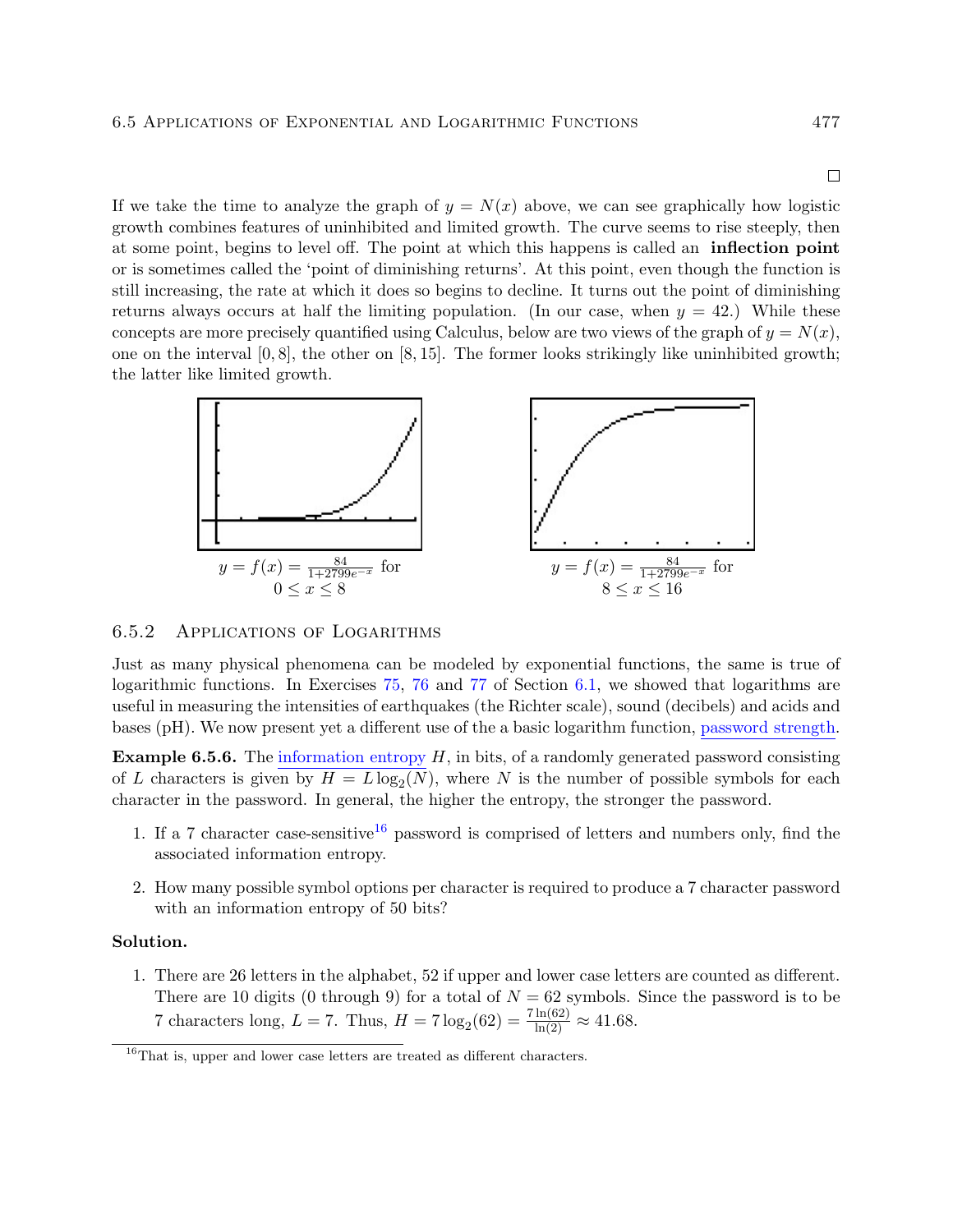2. We have  $L = 7$  and  $H = 50$  and we need to find N. Solving the equation  $50 = 7 \log_2(N)$ gives  $N = 2^{50/7} \approx 141.323$ , so we would need 142 different symbols to choose from.<sup>17</sup>  $\Box$ 

Chemical systems known as [buffer solutions](http://en.wikipedia.org/wiki/Buffer_solutions) have the ability to adjust to small changes in acidity to maintain a range of pH values. Buffer solutions have a wide variety of applications from maintaining a healthy fish tank to regulating the pH levels in blood. Our next example shows how the pH in a buffer solution is a little more complicated than the pH we first encountered in Exercise 77 in Section 6.1.

Example 6.5.7. Blood is a buffer solution. When carbon dioxide is absorbed into the bloodstream it produces carbonic acid and lowers the pH. The body compensates by producing bicarbonate, a weak base to partially neutralize the acid. The equation<sup>18</sup> which models blood pH in this situation is pH =  $6.1 + \log(\frac{800}{r})$  $\frac{00}{x}$ , where x is the partial pressure of carbon dioxide in arterial blood, measured in torr. Find the partial pressure of carbon dioxide in arterial blood if the pH is 7.4.

**Solution.** We set pH = 7.4 and get 7.4 =  $6.1 + \log(\frac{800}{x})$  $\frac{00}{x}$ , or  $\log\left(\frac{800}{x}\right)$  $\frac{00}{x}$  = 1.3. Solving, we find  $x = \frac{800}{10^{1.3}} \approx 40.09$ . Hence, the partial pressure of carbon dioxide in the blood is about 40 torr.

Another place logarithms are used is in data analysis. Suppose, for instance, we wish to model the spread of influenza A (H1N1), the so-called 'Swine Flu'. Below is data taken from the World Health Organization [\(WHO\)](http://www.who.int/csr/disease/swineflu/updates/en/index.html) where t represents the number of days since April 28, 2009, and N represents the number of confirmed cases of H1N1 virus worldwide.

| $\overline{N}$ | 148 | $+257$ | $+367$ | 658 | 898 | 1085 | 1490   1893 | $\mid$ 2371 $\mid$ | 2500 | $^{\circ}$ 3440 | 4379 | 4694 |
|----------------|-----|--------|--------|-----|-----|------|-------------|--------------------|------|-----------------|------|------|

|                                                                                          | $14 \parallel 15 \parallel 16 \parallel 17 \parallel 18$ |  | $\vert$ 19 | $\perp$ 20 |
|------------------------------------------------------------------------------------------|----------------------------------------------------------|--|------------|------------|
| $N \parallel 5251 \parallel 5728 \mid 6497 \mid 7520 \mid 8451 \mid 8480 \mid 8829 \mid$ |                                                          |  |            |            |

Making a scatter plot of the data treating  $t$  as the independent variable and  $N$  as the dependent variable gives



Which models are suggested by the shape of the data? Thinking back Section 2.5, we try a Quadratic Regression, with pretty good results.

<sup>&</sup>lt;sup>17</sup>Since there are only 94 distinct ASCII keyboard characters, to achieve this strength, the number of characters in the password should be increased.

 $18$ Derived from the [Henderson-Hasselbalch Equation.](http://en.wikipedia.org/wiki/Henderson-Hasselbalch_equation) See Exercise 43 in Section 6.2. Hasselbalch himself was studying carbon dioxide dissolving in blood - a process called [metabolic acidosis.](http://en.wikipedia.org/wiki/Metabolic_acidosis)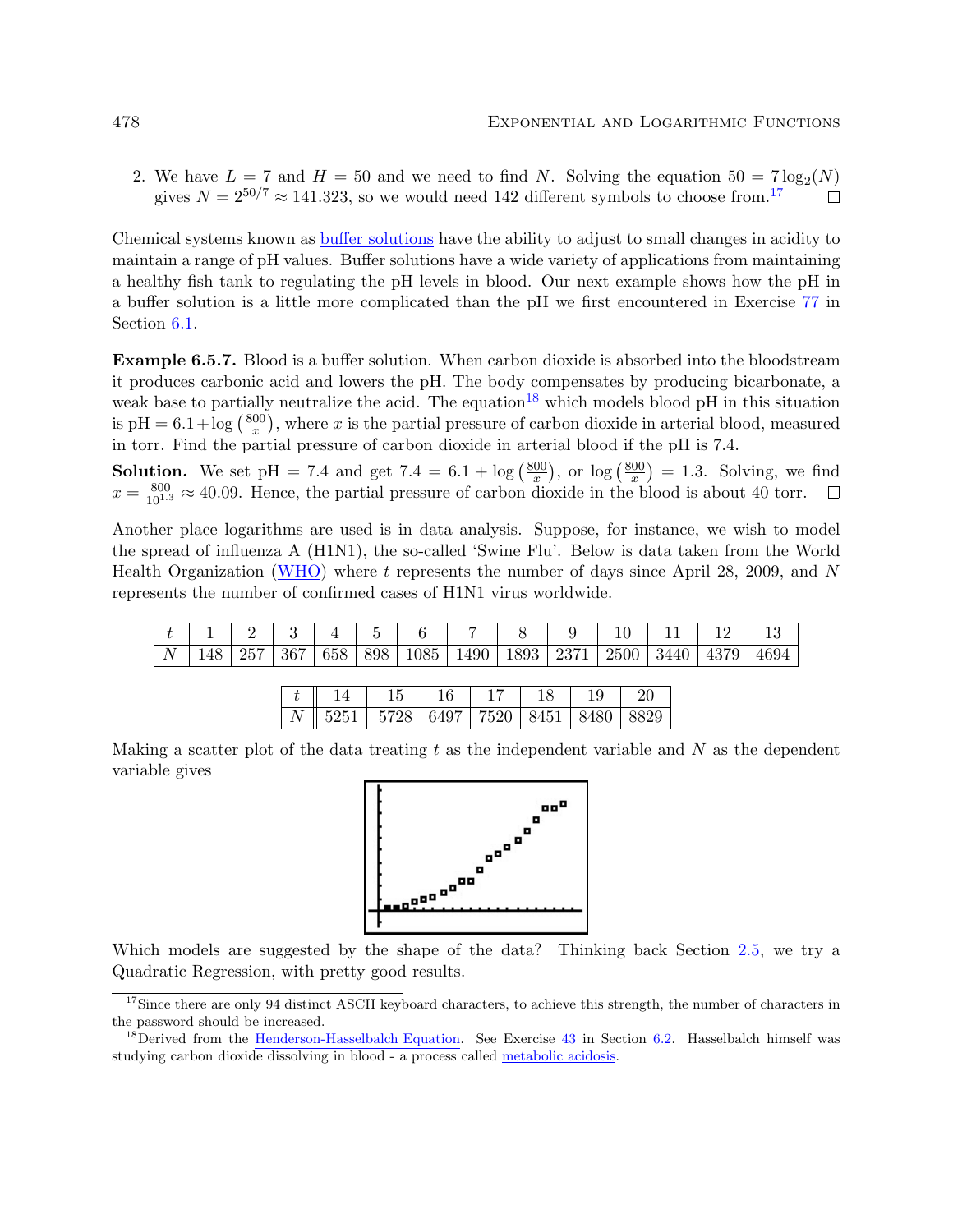

However, is there any scientific reason for the data to be quadratic? Are there other models which fit the data equally well, or better? Scientists often use logarithms in an attempt to 'linearize' data sets - in other words, transform the data sets to produce ones which result in straight lines. To see how this could work, suppose we guessed the relationship between  $N$  and  $t$  was some kind of power function, not necessarily quadratic, say  $N = Bt^A$ . To try to determine the A and B, we can take the natural log of both sides and get  $\ln(N) = \ln(Bt^A)$ . Using properties of logs to expand the right hand side of this equation, we get  $\ln(N) = A \ln(t) + \ln(B)$ . If we set  $X = \ln(t)$  and  $Y = \ln(N)$ , this equation becomes  $Y = AX + \ln(B)$ . In other words, we have a line with slope A and Y-intercept  $ln(B)$ . So, instead of plotting N versus t, we plot  $ln(N)$  versus  $ln(t)$ .

| $\left\  \begin{array}{c c} \ln(t) & 0 \end{array} \right\  = 0$                                                                                                  |  | $\mid 0.693 \mid 1.099 \mid 1.386 \mid 1.609 \mid 1.792 \mid 1.946 \mid 2.079 \mid 2.197 \mid 2.302 \mid 2.398 \mid 2.485 \mid 2.565$ |  |  |  |  |  |
|-------------------------------------------------------------------------------------------------------------------------------------------------------------------|--|---------------------------------------------------------------------------------------------------------------------------------------|--|--|--|--|--|
| $\mid \ln(N) \parallel 4.997 \mid 5.549 \mid 5.905 \mid 6.489 \mid 6.800 \mid 6.989 \mid 7.306 \mid 7.546 \mid 7.771 \mid 7.824 \mid 8.143 \mid 8.385 \mid 8.454$ |  |                                                                                                                                       |  |  |  |  |  |

|                                                           | $\ln(t)$   2.639   2.708   2.773   2.833   2.890   2.944   2.996 |  |  |  |
|-----------------------------------------------------------|------------------------------------------------------------------|--|--|--|
| $\boxed{\ln(N)$ 8.566 8.653 8.779 8.925 9.042 9.045 9.086 |                                                                  |  |  |  |

| Running a linear regression on the data gives |  |  |  |  |  |
|-----------------------------------------------|--|--|--|--|--|
|-----------------------------------------------|--|--|--|--|--|





The slope of the regression line is  $a \approx 1.512$  which corresponds to our exponent A. The y-intercept  $b \approx 4.513$  corresponds to  $\ln(B)$ , so that  $B \approx 91.201$ . Hence, we get the model  $N = 91.201t^{1.512}$ , something from Section 5.3. Of course, the calculator has a built-in 'Power Regression' feature. If we apply this to our original data set, we get the same model we arrived at before.<sup>19</sup>

<sup>&</sup>lt;sup>19</sup>Critics may question why the authors of the book have chosen to even discuss linearization of data when the calculator has a Power Regression built-in and ready to go. Our response: talk to your science faculty.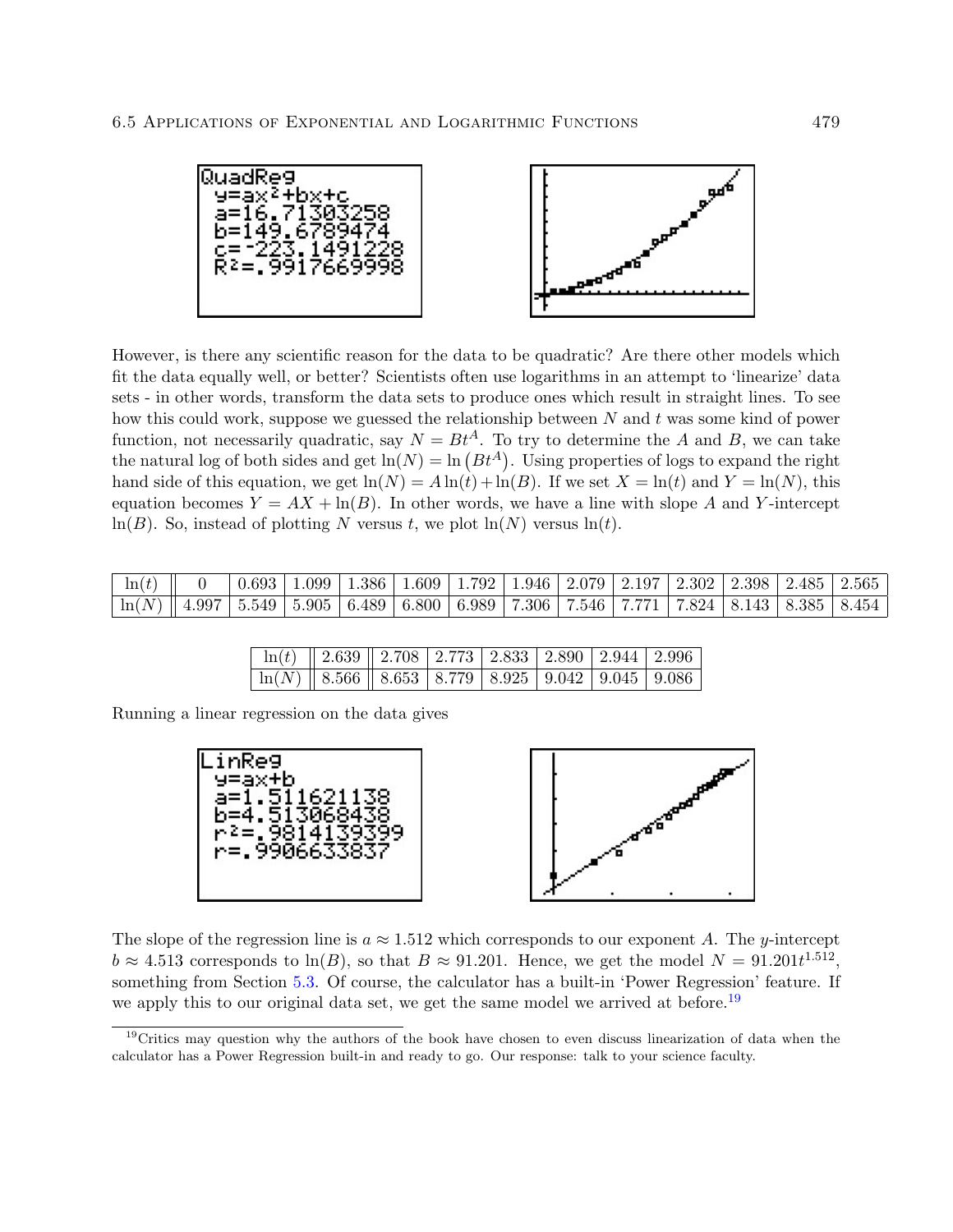



This is all well and good, but the quadratic model appears to fit the data better, and we've yet to mention any scientific principle which would lead us to believe the actual spread of the flu follows any kind of power function at all. If we are to attack this data from a scientific perspective, it does seem to make sense that, at least in the early stages of the outbreak, the more people who have the flu, the faster it will spread, which leads us to proposing an uninhibited growth model. If we assume  $N = Be^{At}$  then, taking logs as before, we get  $ln(N) = At + ln(B)$ . If we set  $X = t$  and  $Y = \ln(N)$ , then, once again, we get  $Y = AX + \ln(B)$ , a line with slope A and Y-intercept  $\ln(B)$ . Plotting  $ln(N)$  versus t and gives the following linear regression.



We see the slope is  $a \approx 0.202$  and which corresponds to A in our model, and the y-intercept is  $b \approx 5.596$  which corresponds to  $\ln(B)$ . We get  $B \approx 269.414$ , so that our model is  $N = 269.414e^{0.202t}$ . Of course, the calculator has a built-in 'Exponential Regression' feature which produces what appears to be a different model  $N = 269.414(1.22333419)^t$ . Using properties of exponents, we write  $e^{0.202t} = (e^{0.202})^t \approx (1.223848)^t$ , which, had we carried more decimal places, would have matched the base of the calculator model exactly.



The exponential model didn't fit the data as well as the quadratic or power function model, but it stands to reason that, perhaps, the spread of the flu is not unlike that of the spread of a rumor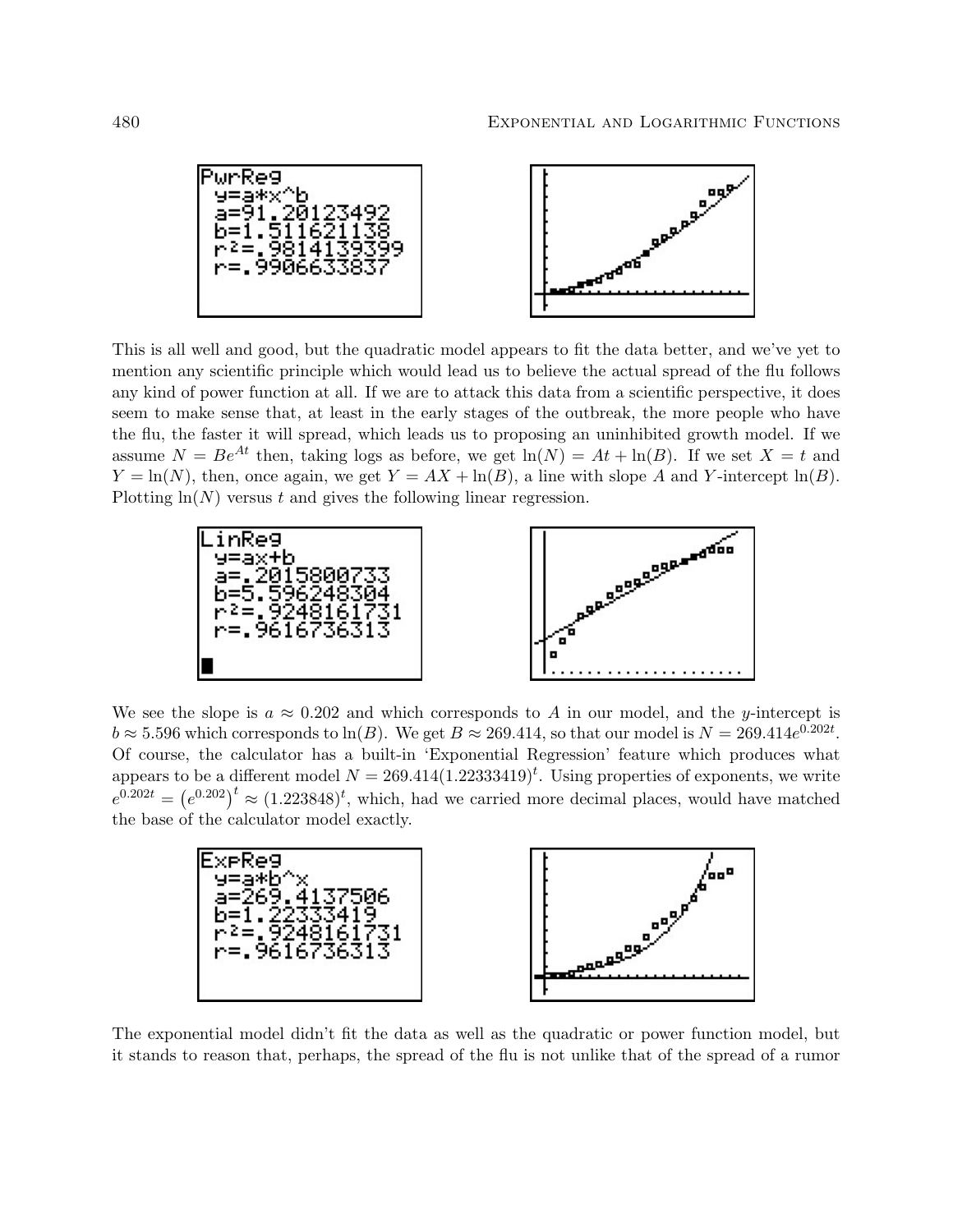and that a logistic model can be used to model the data. The calculator does have a 'Logistic Regression' feature, and using it produces the model  $N = \frac{10739.147}{1+42.416e^{0.2}}$  $\frac{10739.147}{1+42.416e^{0.268t}}.$ 



This appears to be an excellent fit, but there is no friendly coefficient of determination,  $R^2$ , by which to judge this numerically. There are good reasons for this, but they are far beyond the scope of the text. Which of the models, quadratic, power, exponential, or logistic is the 'best model'? If by 'best' we mean 'fits closest to the data,' then the quadratic and logistic models are arguably the winners with the power function model a close second. However, if we think about the science behind the spread of the flu, the logistic model gets an edge. For one thing, it takes into account that only a finite number of people will ever get the flu (according to our model, 10,739), whereas the quadratic model predicts no limit to the number of cases. As we have stated several times before in the text, mathematical models, regardless of their sophistication, are just that: models, and they all have their limitations.20

<sup>&</sup>lt;sup>20</sup>Speaking of limitations, as of June 3, 2009, there were 19,273 confirmed cases of influenza A (H1N1). This is well above our prediction of 10,739. Each time a new report is issued, the data set increases and the model must be recalculated. We leave this recalculation to the reader.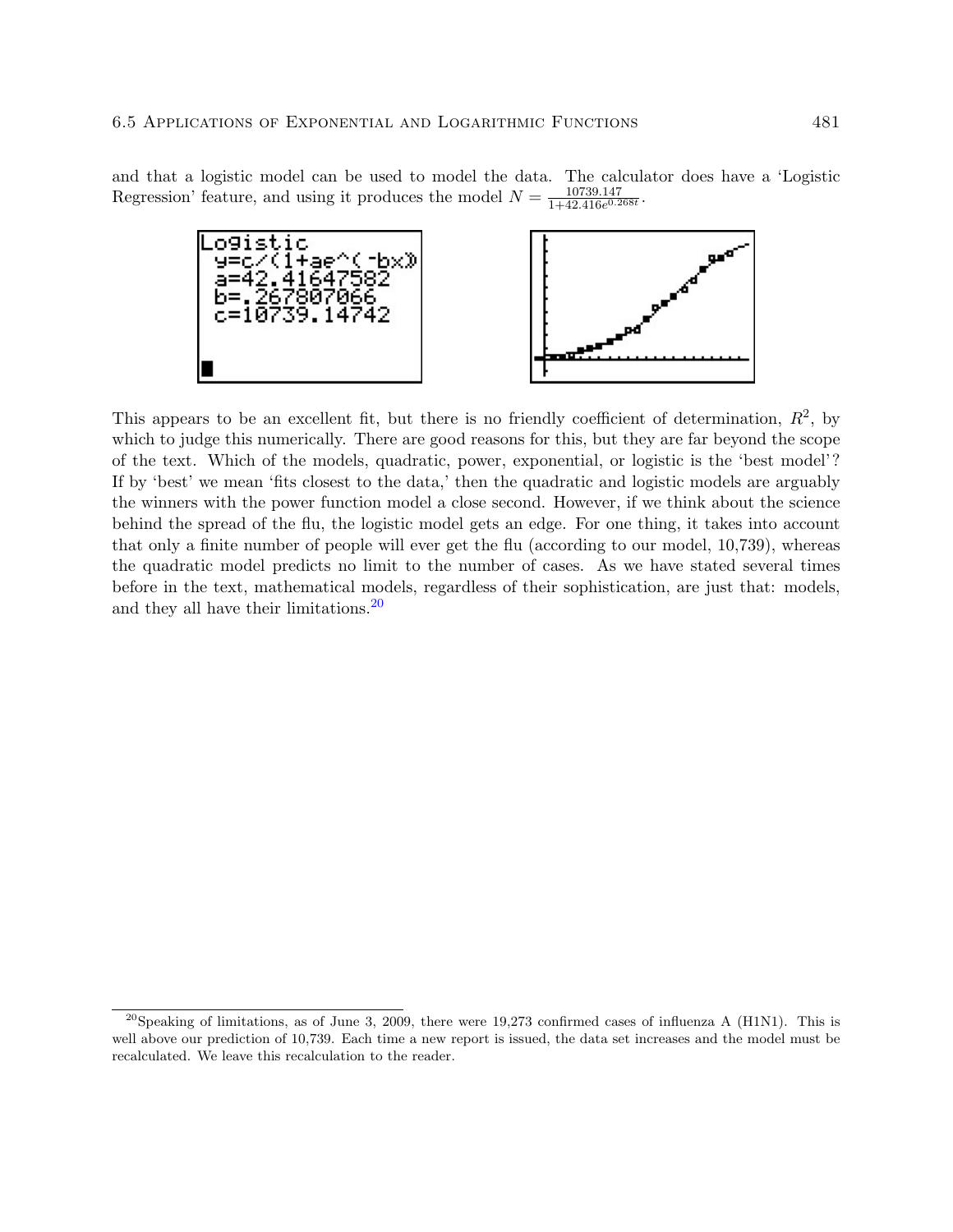### 6.5.3 Exercises

For each of the scenarios given in Exercises 1 - 6,

- Find the amount  $A$  in the account as a function of the term of the investment  $t$  in years.
- Determine how much is in the account after 5 years, 10 years, 30 years and 35 years. Round your answers to the nearest cent.
- Determine how long will it take for the initial investment to double. Round your answer to the nearest year.
- Find and interpret the average rate of change of the amount in the account from the end of the fourth year to the end of the fifth year, and from the end of the thirty-fourth year to the end of the thirty-fifth year. Round your answer to two decimal places.
- 1. \$500 is invested in an account which offers 0.75%, compounded monthly.
- 2. \$500 is invested in an account which offers 0.75%, compounded continuously.
- 3. \$1000 is invested in an account which offers 1.25%, compounded monthly.
- 4. \$1000 is invested in an account which offers 1.25%, compounded continuously.
- 5. \$5000 is invested in an account which offers 2.125%, compounded monthly.
- 6. \$5000 is invested in an account which offers 2.125%, compounded continuously.
- 7. Look back at your answers to Exercises 1 6. What can be said about the difference between monthly compounding and continuously compounding the interest in those situations? With the help of your classmates, discuss scenarios where the difference between monthly and continuously compounded interest would be more dramatic. Try varying the interest rate, the term of the investment and the principal. Use computations to support your answer.
- 8. How much money needs to be invested now to obtain \$2000 in 3 years if the interest rate in a savings account is 0.25%, compounded continuously? Round your answer to the nearest cent.
- 9. How much money needs to be invested now to obtain \$5000 in 10 years if the interest rate in a CD is 2.25%, compounded monthly? Round your answer to the nearest cent.
- 10. On May, 31, 2009, the Annual Percentage Rate listed at Jeff's bank for regular savings accounts was 0.25% compounded monthly. Use Equation 6.2 to answer the following.
	- (a) If  $P = 2000$  what is  $A(8)$ ?
	- (b) Solve the equation  $A(t) = 4000$  for t.
	- (c) What principal P should be invested so that the account balance is  $$2000$  is three years?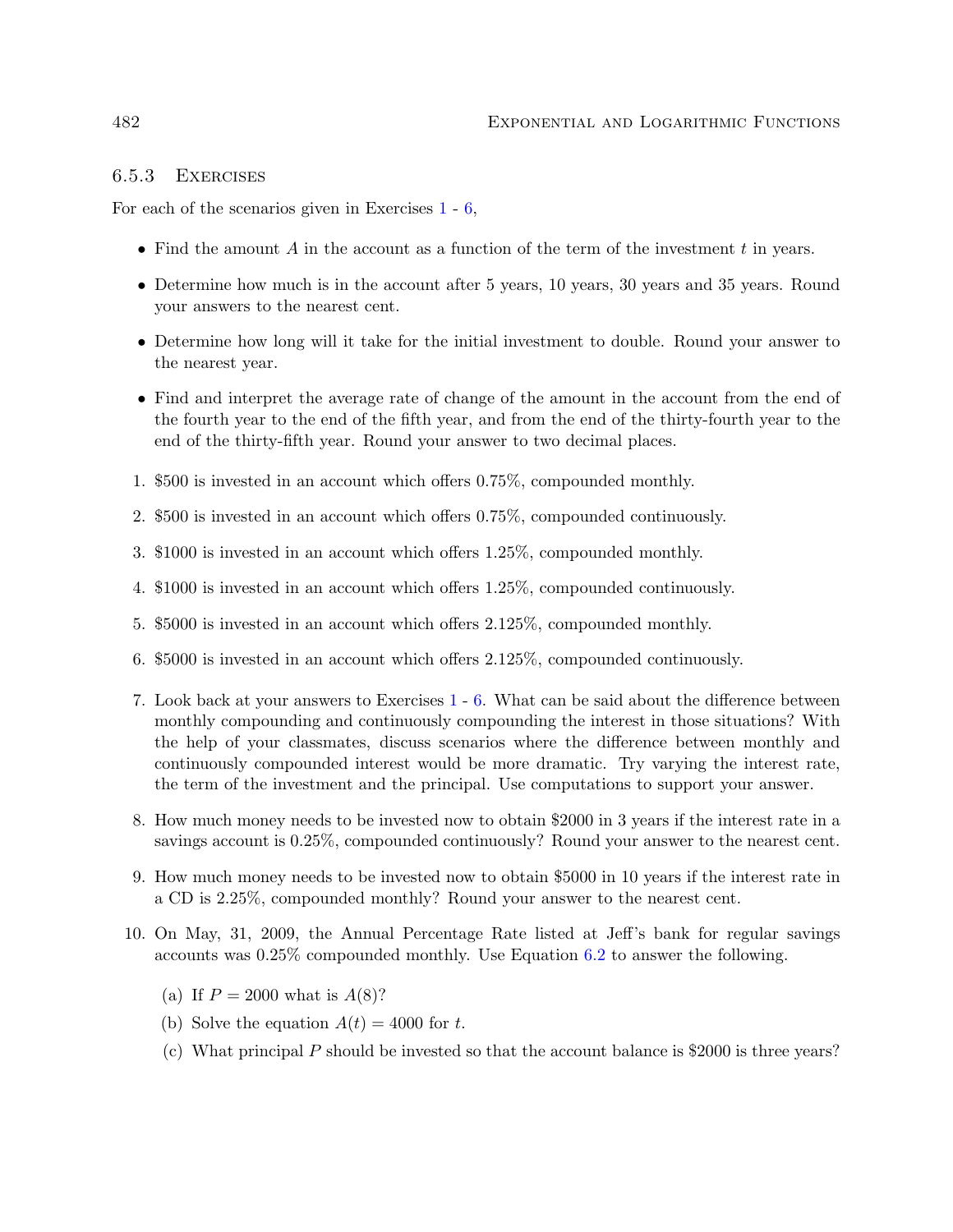- 11. Jeff's bank also offers a 36-month Certificate of Deposit (CD) with an APR of 2.25%.
	- (a) If  $P = 2000$  what is  $A(8)$ ?
	- (b) Solve the equation  $A(t) = 4000$  for t.
	- (c) What principal P should be invested so that the account balance is \$2000 is three years?
	- (d) The Annual Percentage Yield is the simple interest rate that returns the same amount of interest after one year as the compound interest does. With the help of your classmates, compute the APY for this investment.
- 12. A finance company offers a promotion on \$5000 loans. The borrower does not have to make any payments for the first three years, however interest will continue to be charged to the loan at 29.9% compounded continuously. What amount will be due at the end of the three year period, assuming no payments are made? If the promotion is extended an additional three years, and no payments are made, what amount would be due?
- 13. Use Equation 6.2 to show that the time it takes for an investment to double in value does not depend on the principal  $P$ , but rather, depends only on the APR and the number of compoundings per year. Let  $n = 12$  and with the help of your classmates compute the doubling time for a variety of rates  $r$ . Then look up the Rule of 72 and compare your answers to what that rule says. If you're really interested  $21$  in Financial Mathematics, you could also compare and contrast the Rule of 72 with the Rule of 70 and the Rule of 69.

In Exercises 14 - 18, we list some radioactive isotopes and their associated half-lives. Assume that each decays according to the formula  $A(t) = A_0 e^{kt}$  where  $A_0$  is the initial amount of the material and  $k$  is the decay constant. For each isotope:

- Find the decay constant  $k$ . Round your answer to four decimal places.
- Find a function which gives the amount of isotope  $A$  which remains after time t. (Keep the units of  $A$  and  $t$  the same as the given data.)
- Determine how long it takes for 90% of the material to decay. Round your answer to two decimal places. (HINT: If 90% of the material decays, how much is left?)
- 14. Cobalt 60, used in food irradiation, initial amount 50 grams, half-life of 5.27 years.
- 15. Phosphorus 32, used in agriculture, initial amount 2 milligrams, half-life 14 days.
- 16. Chromium 51, used to track red blood cells, initial amount 75 milligrams, half-life 27.7 days.
- 17. Americium 241, used in smoke detectors, initial amount 0.29 micrograms, half-life 432.7 years.
- 18. Uranium 235, used for nuclear power, initial amount 1 kg grams, half-life 704 million years.

 $\overline{^{21}}$ Awesome pun!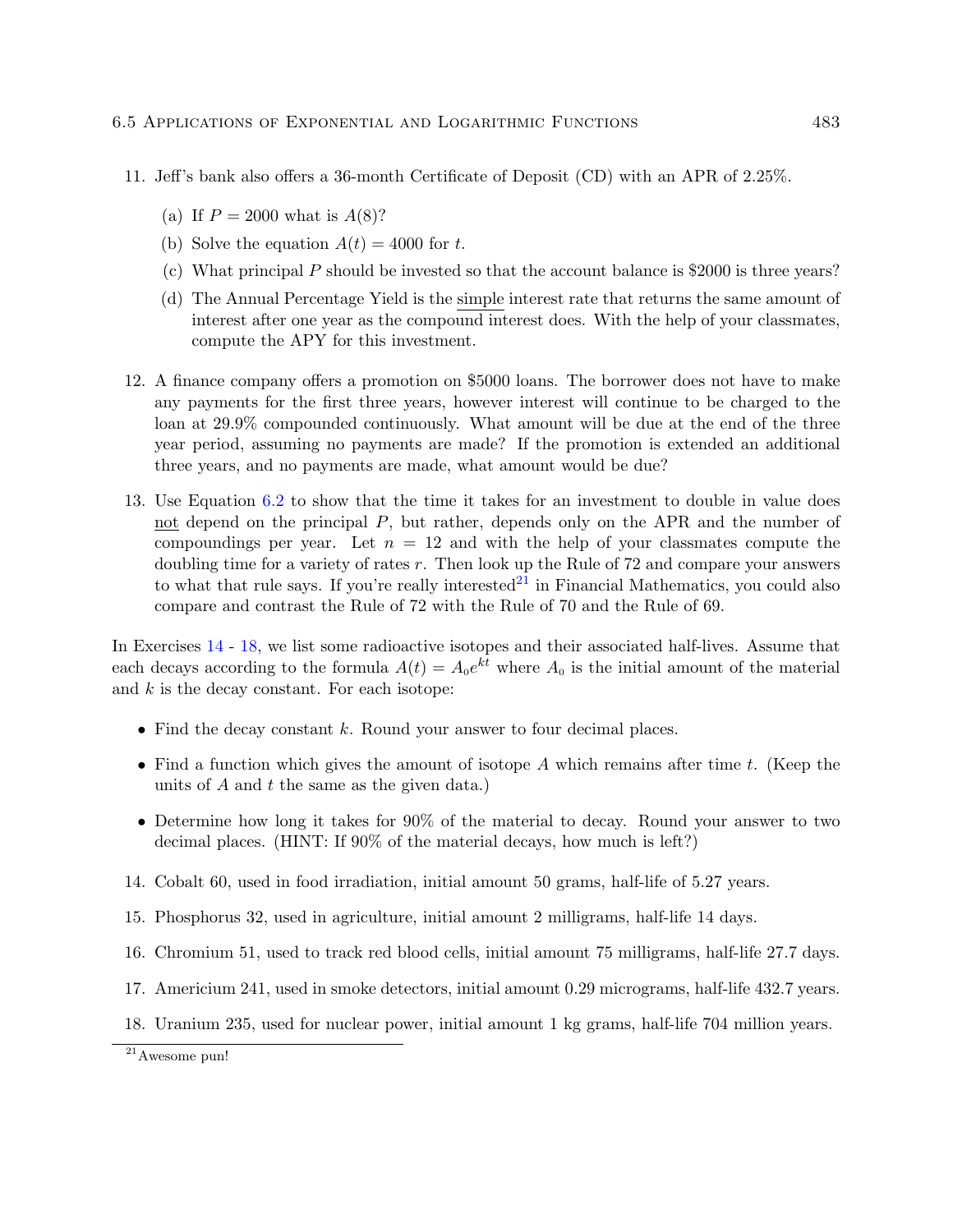- 19. With the help of your classmates, show that the time it takes for 90% of each isotope listed in Exercises 14 - 18 to decay does not depend on the initial amount of the substance, but rather, on only the decay constant k. Find a formula, in terms of k only, to determine how long it takes for 90% of a radioactive isotope to decay.
- 20. In Example 6.1.1 in Section 6.1, the exponential function  $V(x) = 25 \left(\frac{4}{5}\right)$  $\left(\frac{4}{5}\right)^x$  was used to model the value of a car over time. Use the properties of logs and/or exponents to rewrite the model in the form  $V(t) = 25e^{kt}$ .
- 21. The Gross Domestic Product (GDP) of the US (in billions of dollars)  $t$  years after the year 2000 can be modeled by:

$$
G(t) = 9743.77e^{0.0514t}
$$

- (a) Find and interpret  $G(0)$ .
- (b) According to the model, what should have been the GDP in 2007? In 2010? (According to the [US Department of Commerce,](http://1.usa.gov/iimT40) the 2007 GDP was \$14, 369.1 billion and the 2010 GDP was \$14, 657.8 billion.)
- 22. The diameter  $D$  of a tumor, in millimeters,  $t$  days after it is detected is given by:

$$
D(t) = 15e^{0.0277t}
$$

- (a) What was the diameter of the tumor when it was originally detected?
- (b) How long until the diameter of the tumor doubles?
- 23. Under optimal conditions, the growth of a certain strain of E. Coli is modeled by the Law of Uninhibited Growth  $N(t) = N_0 e^{kt}$  where  $N_0$  is the initial number of bacteria and t is the elapsed time, measured in minutes. From numerous experiments, it has been determined that the doubling time of this organism is 20 minutes. Suppose 1000 bacteria are present initially.
	- (a) Find the growth constant k. Round your answer to four decimal places.
	- (b) Find a function which gives the number of bacteria  $N(t)$  after t minutes.
	- (c) How long until there are 9000 bacteria? Round your answer to the nearest minute.
- 24. Yeast is often used in biological experiments. A research technician estimates that a sample of yeast suspension contains 2.5 million organisms per cubic centimeter (cc). Two hours later, she estimates the population density to be 6 million organisms per cc. Let t be the time elapsed since the first observation, measured in hours. Assume that the yeast growth follows the Law of Uninhibited Growth  $N(t) = N_0 e^{kt}$ .
	- (a) Find the growth constant  $k$ . Round your answer to four decimal places.
	- (b) Find a function which gives the number of yeast (in millions) per cc  $N(t)$  after t hours.
	- (c) What is the doubling time for this strain of yeast?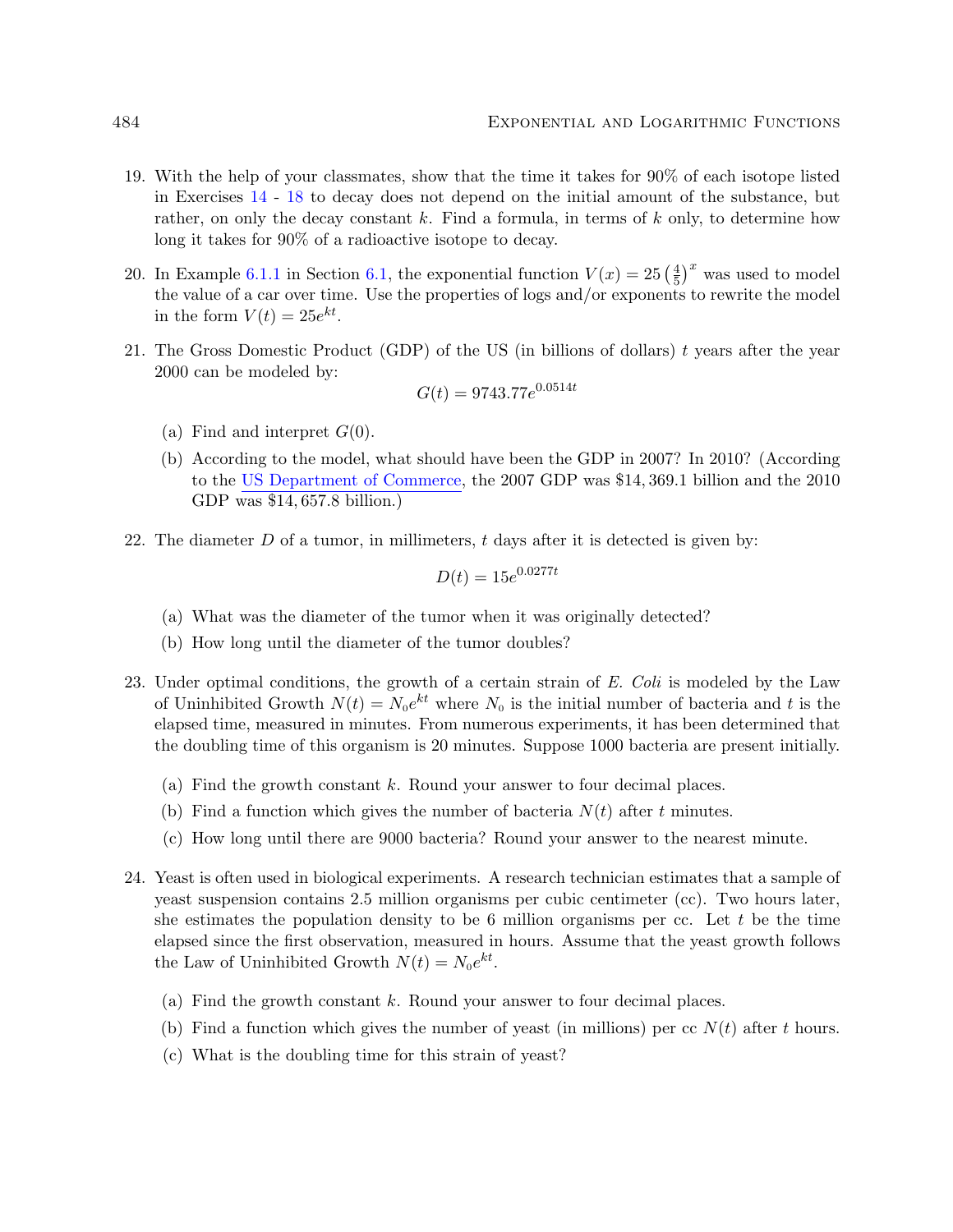- 25. The Law of Uninhibited Growth also applies to situations where an animal is re-introduced into a suitable environment. Such a case is the reintroduction of wolves to Yellowstone National Park. According to the [National Park Service,](http://www.nps.gov/yell/naturescience/wolves.htm) the wolf population in Yellowstone National Park was 52 in 1996 and 118 in 1999. Using these data, find a function of the form  $N(t) = N_0 e^{kt}$  which models the number of wolves t years after 1996. (Use  $t = 0$  to represent the year 1996. Also, round your value of  $k$  to four decimal places.) According to the model, how many wolves were in Yellowstone in 2002? (The recorded number is 272.)
- 26. During the early years of a community, it is not uncommon for the population to grow according to the Law of Uninhibited Growth. According to the Painesville Wikipedia entry, in 1860, the Village of Painesville had a population of 2649. In 1920, the population was 7272. Use these two data points to fit a model of the form  $N(t) = N_0 e^{kt}$  were  $N(t)$  is the number of Painesville Residents t years after 1860. (Use  $t = 0$  to represent the year 1860. Also, round the value of  $k$  to four decimal places.) According to this model, what was the population of Painesville in 2010? (The 2010 census gave the population as 19,563) What could be some causes for such a vast discrepancy? For more on this, see Exercise 37.
- 27. The population of Sasquatch in Bigfoot county is modeled by

$$
P(t) = \frac{120}{1 + 3.167e^{-0.05t}}
$$

where  $P(t)$  is the population of Sasquatch t years after 2010.

- (a) Find and interpret  $P(0)$ .
- (b) Find the population of Sasquatch in Bigfoot county in 2013. Round your answer to the nearest Sasquatch.
- (c) When will the population of Sasquatch in Bigfoot county reach 60? Round your answer to the nearest year.
- (d) Find and interpret the end behavior of the graph of  $y = P(t)$ . Check your answer using a graphing utility.
- 28. The half-life of the radioactive isotope Carbon-14 is about 5730 years.
	- (a) Use Equation  $6.5$  to express the amount of Carbon-14 left from an initial N milligrams as a function of time  $t$  in years.
	- (b) What percentage of the original amount of Carbon-14 is left after 20,000 years?
	- (c) If an old wooden tool is found in a cave and the amount of Carbon-14 present in it is estimated to be only 42% of the original amount, approximately how old is the tool?
	- (d) Radiocarbon dating is not as easy as these exercises might lead you to believe. With the help of your classmates, research radiocarbon dating and discuss why our model is somewhat over-simplified.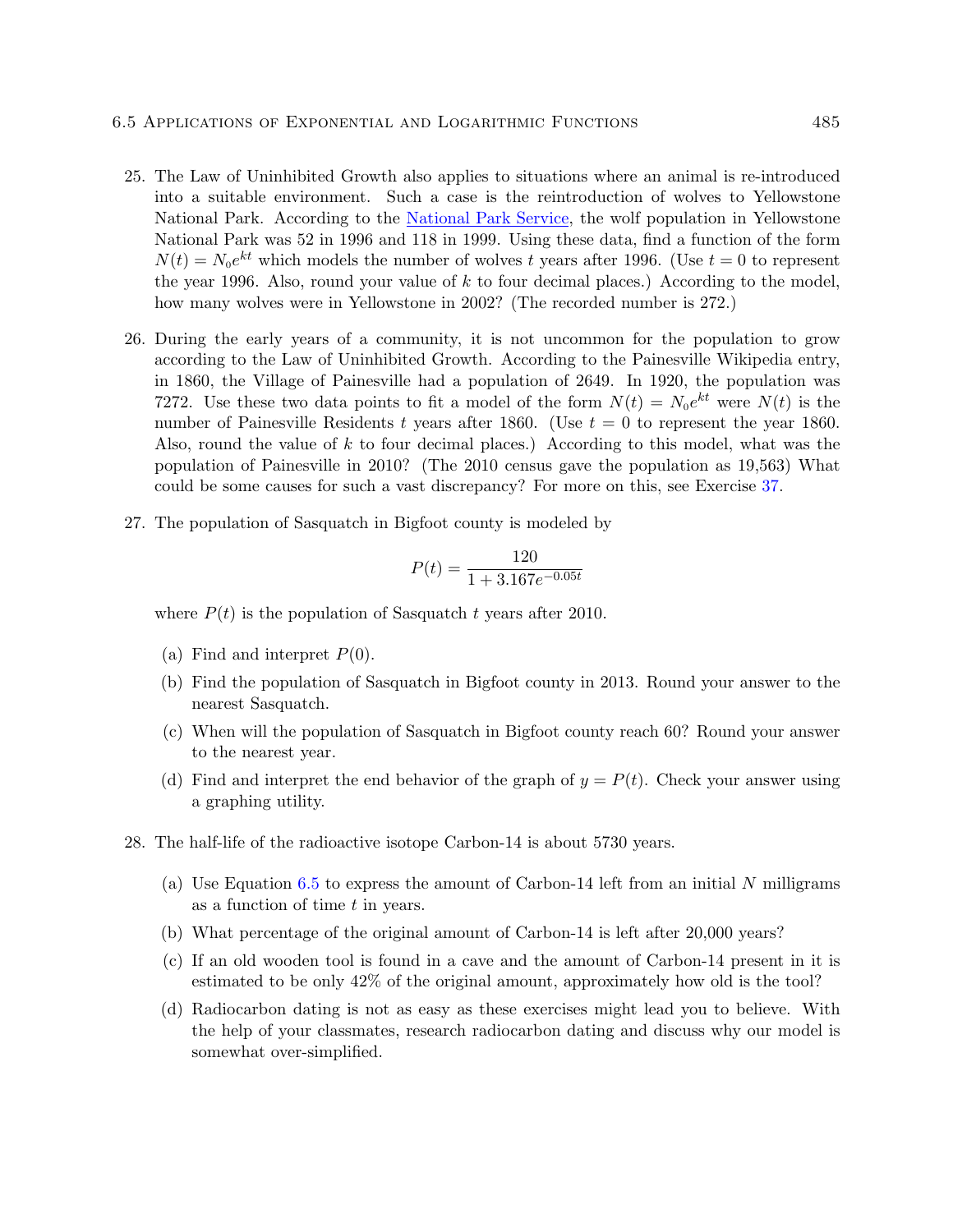- 29. Carbon-14 cannot be used to date inorganic material such as rocks, but there are many other methods of radiometric dating which estimate the age of rocks. One of them, Rubidium-Strontium dating, uses Rubidium-87 which decays to Strontium-87 with a half-life of 50 billion years. Use Equation 6.5 to express the amount of Rubidium-87 left from an initial 2.3 micrograms as a function of time t in billions of years. Research this and other radiometric techniques and discuss the margins of error for various methods with your classmates.
- 30. Use Equation 6.5 to show that  $k = -\frac{\ln(2)}{l}$  $\frac{\sqrt{2}}{h}$  where h is the half-life of the radioactive isotope.
- 31. A pork roast<sup>22</sup> was taken out of a hardwood smoker when its internal temperature had reached 180◦F and it was allowed to rest in a 75◦F house for 20 minutes after which its internal temperature had dropped to 170◦F. Assuming that the temperature of the roast follows Newton's Law of Cooling (Equation 6.6),
	- (a) Express the temperature T (in  $\mathrm{^{\circ}F}$ ) as a function of time t (in minutes).
	- (b) Find the time at which the roast would have dropped to  $140°$ F had it not been carved and eaten.
- 32. In reference to Exercise 44 in Section 5.3, if Fritzy the Fox's speed is the same as Chewbacca the Bunny's speed, Fritzy's pursuit curve is given by

$$
y(x) = \frac{1}{4}x^2 - \frac{1}{4}\ln(x) - \frac{1}{4}
$$

Use your calculator to graph this path for  $x > 0$ . Describe the behavior of y as  $x \to 0^+$  and interpret this physically.

- 33. The current  $i$  measured in amps in a certain electronic circuit with a constant impressed voltage of 120 volts is given by  $i(t) = 2 - 2e^{-10t}$  where  $t \ge 0$  is the number of seconds after the circuit is switched on. Determine the value of i as  $t \to \infty$ . (This is called the **steady** state current.)
- 34. If the voltage in the circuit in Exercise 33 above is switched off after 30 seconds, the current is given by the piecewise-defined function

$$
i(t) = \begin{cases} 2 - 2e^{-10t} & \text{if } 0 \le t < 30\\ (2 - 2e^{-300}) e^{-10t + 300} & \text{if } t \ge 30 \end{cases}
$$

With the help of your calculator, graph  $y = i(t)$  and discuss with your classmates the physical significance of the two parts of the graph  $0 \le t \le 30$  and  $t \ge 30$ .

 $22$ This roast was enjoyed by Jeff and his family on June 10, 2009. This is real data, folks!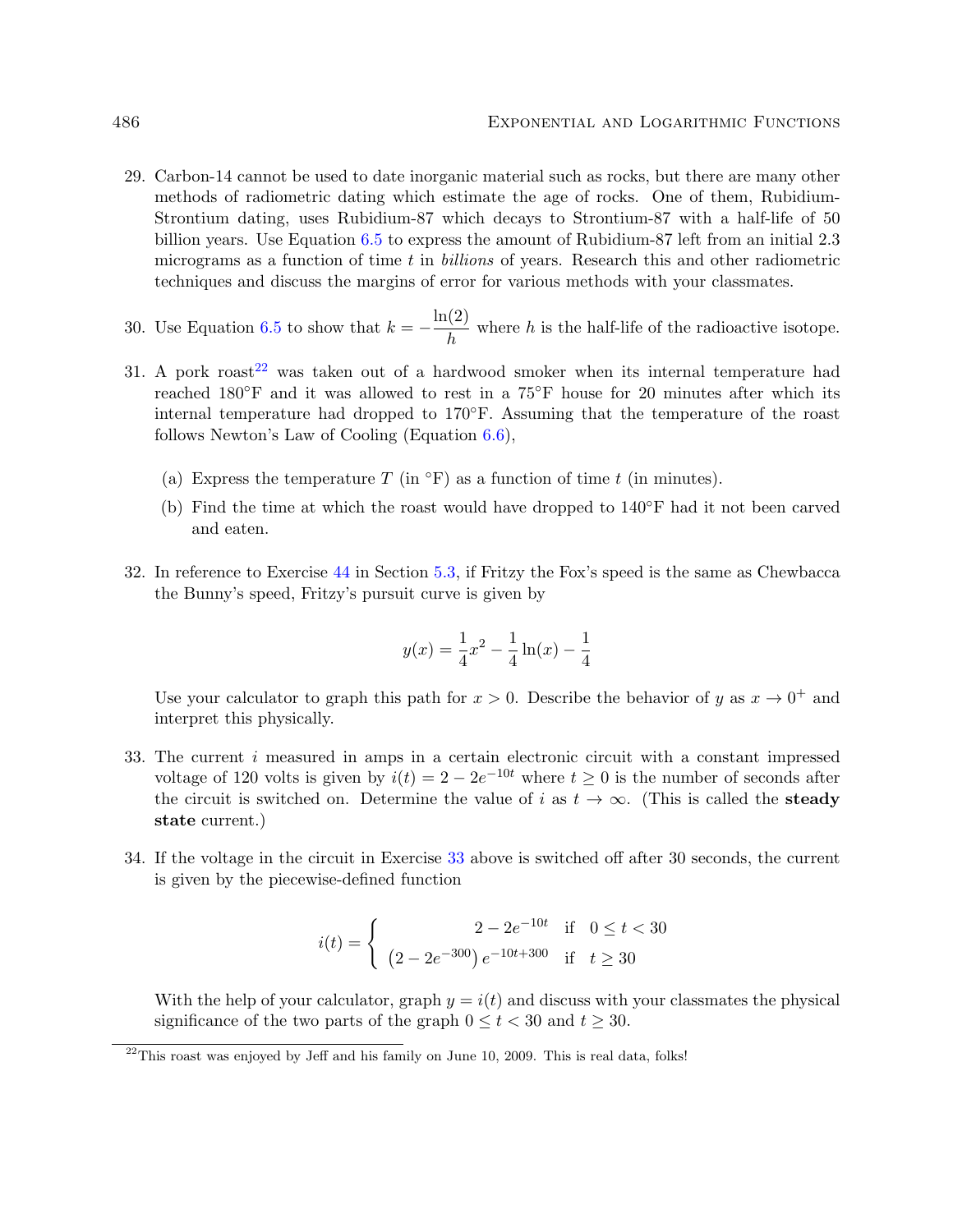#### 6.5 Applications of Exponential and Logarithmic Functions 487

35. In Exercise 26 in Section 2.3, we stated that the cable of a suspension bridge formed a parabola but that a free hanging cable did not. A free hanging cable forms a catenary and its basic shape is given by  $y = \frac{1}{2}$  $\frac{1}{2}(e^x + e^{-x})$ . Use your calculator to graph this function. What are its domain and range? What is its end behavior? Is it invertible? How do you think it is related to the function given in Exercise 47 in Section 6.3 and the one given in the answer to Exercise 38 in Section 6.4? When flipped upside down, the catenary makes an arch. The Gateway Arch in St. Louis, Missouri has the shape

$$
y = 757.7 - \frac{127.7}{2} \left( e^{\frac{x}{127.7}} + e^{-\frac{x}{127.7}} \right)
$$

where x and y are measured in feet and  $-315 \le x \le 315$ . Find the highest point on the arch.

36. In Exercise 6a in Section 2.5, we examined the data set given below which showed how two cats and their surviving offspring can produce over 80 million cats in just ten years. It is virtually impossible to see this data plotted on your calculator, so plot x versus  $\ln(x)$  as was done on page 480. Find a linear model for this new data and comment on its goodness of fit. Find an exponential model for the original data and comment on its goodness of fit.

| $^{x}$ ear $\boldsymbol{x}$ | ᅩ         | -  |     |      |       |       | -      |         |          |          |
|-----------------------------|-----------|----|-----|------|-------|-------|--------|---------|----------|----------|
| Number<br>Οİ                |           |    |     |      |       |       |        |         |          |          |
| N(<br>Cats<br>$\sqrt{ }$    | 1 ດ<br>14 | 66 | 382 | 2201 | 12680 | 73041 | 420715 | 2423316 | 13968290 | 80399780 |

37. This exercise is a follow-up to Exercise 26 which more thoroughly explores the population growth of Painesville, Ohio. According to [Wikipedia,](http://en.wikipedia.org/wiki/Painesville) the population of Painesville, Ohio is given by

| Year $t$   | 1860  | 1870  | 1880  | 1890 | 1900  | 1910  | 1920 | 1930  | 1940  | 1950  |
|------------|-------|-------|-------|------|-------|-------|------|-------|-------|-------|
| Population | 2649  | 3728  | 3841  | 4755 | 5024  | 5501  | 7272 | 10944 | 12235 | 14432 |
| Year $t$   | 1960  | 1970  | 1980  |      | 1990  | 2000  |      |       |       |       |
| Population | 16116 | 16536 | 16351 |      | 15699 | 17503 |      |       |       |       |

- (a) Use a graphing utility to perform an exponential regression on the data from 1860 through 1920 only, letting  $t = 0$  represent the year 1860 as before. How does this calculator model compare with the model you found in Exercise 26? Use the calculator's exponential model to predict the population in 2010. (The 2010 census gave the population as 19,563)
- (b) The logistic model fit to all of the given data points for the population of Painesville  $t$ years after 1860 (again, using  $t = 0$  as 1860) is

$$
P(t) = \frac{18691}{1 + 9.8505e^{-0.03617t}}
$$

According to this model, what should the population of Painesville have been in 2010? (The 2010 census gave the population as 19,563.) What is the population limit of Painesville?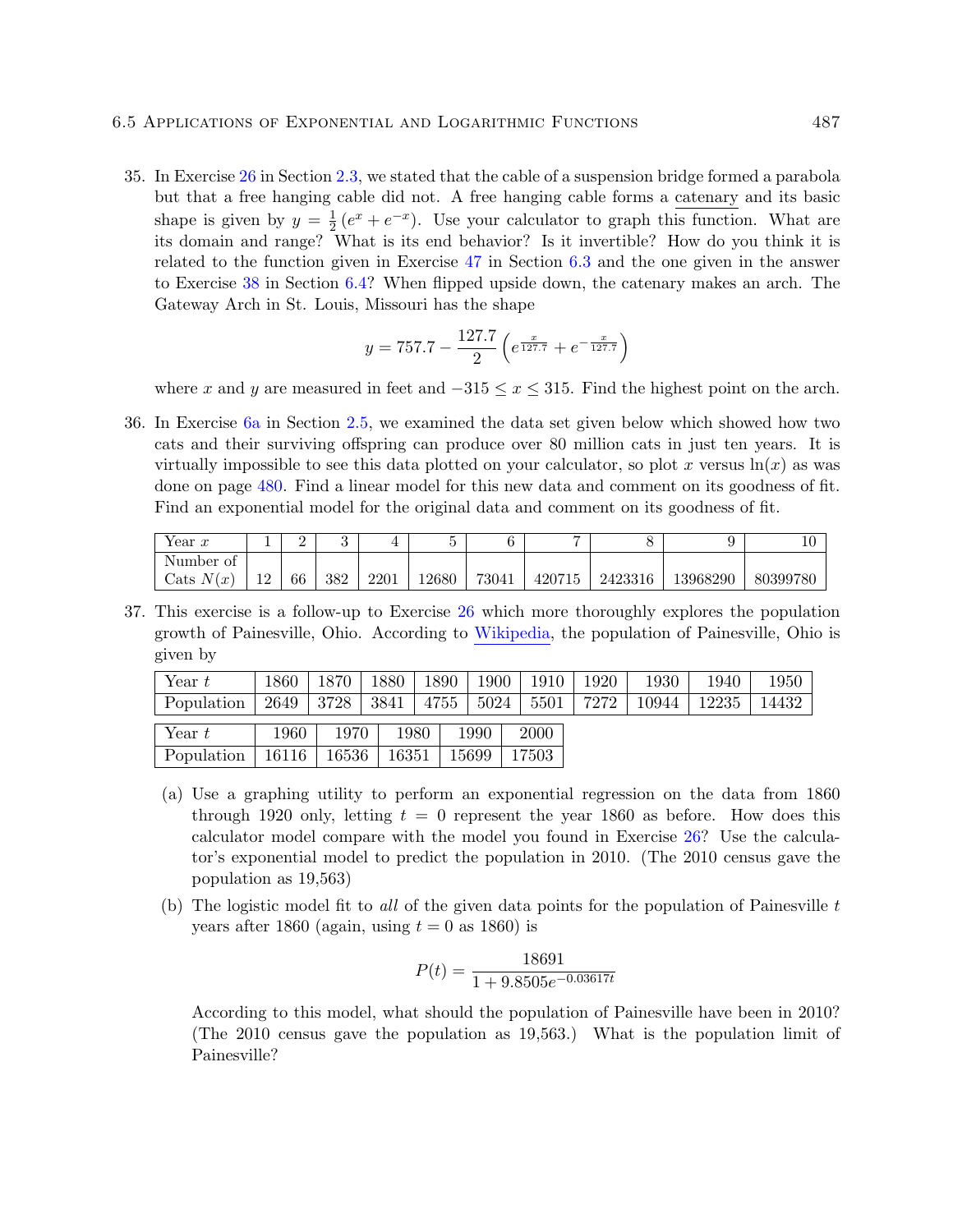| Year $t$   | 1860   | 1870   | 1880   | 1890  | 1900   | 1910   | 1920  | 1930  | 1940  | 1950  |
|------------|--------|--------|--------|-------|--------|--------|-------|-------|-------|-------|
| Population | 15576  | 15935  | 16326  | 18235 | 21680  | 22927  | 28667 | 41674 | 50020 | 75979 |
| Year $t$   | 1960   | 1970   | 1980   |       | 1990   | 2000   |       |       |       |       |
| Population | 148700 | 197200 | 212801 |       | 215499 | 227511 |       |       |       |       |

38. According to [OhioBiz,](http://www.ohiobiz.com/census/Lake.pdf) the census data for Lake County, Ohio is as follows:

- (a) Use your calculator to fit a logistic model to these data, using  $x = 0$  to represent the year 1860.
- (b) Graph these data and your logistic function on your calculator to judge the reasonableness of the fit.
- (c) Use this model to estimate the population of Lake County in 2010. (The 2010 census gave the population to be 230,041.)
- (d) According to your model, what is the population limit of Lake County, Ohio?
- 39. According to [facebook,](http://www.facebook.com/press/info.php?timeline) the number of active users of facebook has grown significantly since its initial launch from a Harvard dorm room in February 2004. The chart below has the approximate number  $U(x)$  of active users, in millions, x months after February 2004. For example, the first entry (10, 1) means that there were 1 million active users in December 2004 and the last entry (77, 500) means that there were 500 million active users in July 2010.

| Month $x$          | 10 | ററ<br>44 | -54 | 38 | 44 | 54      | 59  | 60  | 62  | 65  | $\sim$ | 70  | 170 | $\overline{a}$ |
|--------------------|----|----------|-----|----|----|---------|-----|-----|-----|-----|--------|-----|-----|----------------|
| Active<br>Users in |    |          |     |    |    |         |     |     |     |     |        |     |     |                |
| Millions<br>(x)    |    | ಲ.ಲ      |     | 20 | 50 | $100\,$ | 150 | 175 | 200 | 250 | 300    | 350 | 400 | 500            |

With the help of your classmates, find a model for this data.

40. Each Monday during the registration period before the Fall Semester at LCCC, the Enrollment Planning Council gets a report prepared by the data analysts in Institutional Effectiveness and Planning.<sup>23</sup> While the ongoing enrollment data is analyzed in many different ways, we shall focus only on the overall headcount. Below is a chart of the enrollment data for Fall Semester 2008. It starts 21 weeks before "Opening Day" and ends on "Day 15" of the semester, but we have relabeled the top row to be  $x = 1$  through  $x = 24$  so that the math is easier. (Thus,  $x = 22$  is Opening Day.)

| Week $x$  |      |      | 3    | 4    | 5    | 6    |      |      |
|-----------|------|------|------|------|------|------|------|------|
| Total     |      |      |      |      |      |      |      |      |
| Headcount | 1194 | 1564 | 2001 | 2475 | 2802 | 3141 | 3527 | 3790 |
|           |      |      |      |      |      |      |      |      |
| Week $x$  | 9    | 10   | 11   | 12   | 13   | 14   | 15   | 16   |
| Total     |      |      |      |      |      |      |      |      |
| Headcount | 4065 | 4371 | 4611 | 4945 | 5300 | 5657 | 6056 | 6478 |

<sup>23</sup>The authors thank Dr. Wendy Marley and her staff for this data and Dr. Marcia Ballinger for the permission to use it in this problem.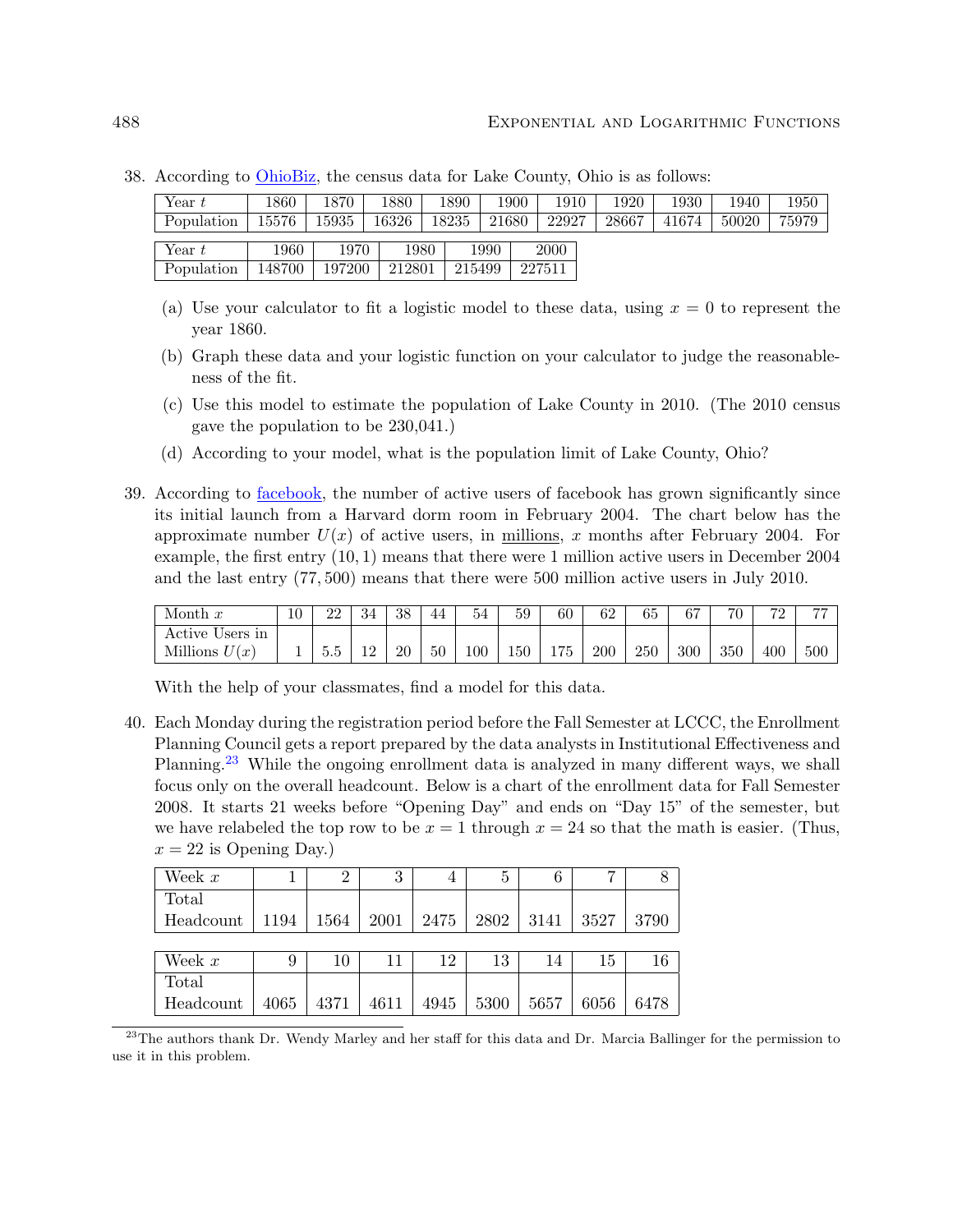| Week $x$  | $\overline{ }$ |  | റ∩ | ດດ                                         | າາ<br>∠ເປ |       |
|-----------|----------------|--|----|--------------------------------------------|-----------|-------|
| Total     |                |  |    |                                            |           |       |
| Headcount | 7161           |  |    | 7772   8505   9256   10201   10743   11102 |           | 11181 |

With the help of your classmates, find a model for this data. Unlike most of the phenomena we have studied in this section, there is no single differential equation which governs the enrollment growth. Thus there is no scientific reason to rely on a logistic function even though the data plot may lead us to that model. What are some factors which influence enrollment at a community college and how can you take those into account mathematically?

41. When we wrote this exercise, the Enrollment Planning Report for Fall Semester 2009 had only 10 data points for the first 10 weeks of the registration period. Those numbers are given below.

| Week $x$  |      | ∸    |      |      | -    |      | −    | ∽    |      |      |
|-----------|------|------|------|------|------|------|------|------|------|------|
| Total     |      |      |      |      |      |      |      |      |      |      |
| Headcount | 1380 | 2000 | 2639 | 3153 | 3499 | 3831 | 4283 | 4742 | 5123 | 5398 |

With the help of your classmates, find a model for this data and make a prediction for the Opening Day enrollment as well as the Day 15 enrollment. (WARNING: The registration period for 2009 was one week shorter than it was in 2008 so Opening Day would be  $x = 21$ and Day 15 is  $x = 23$ .)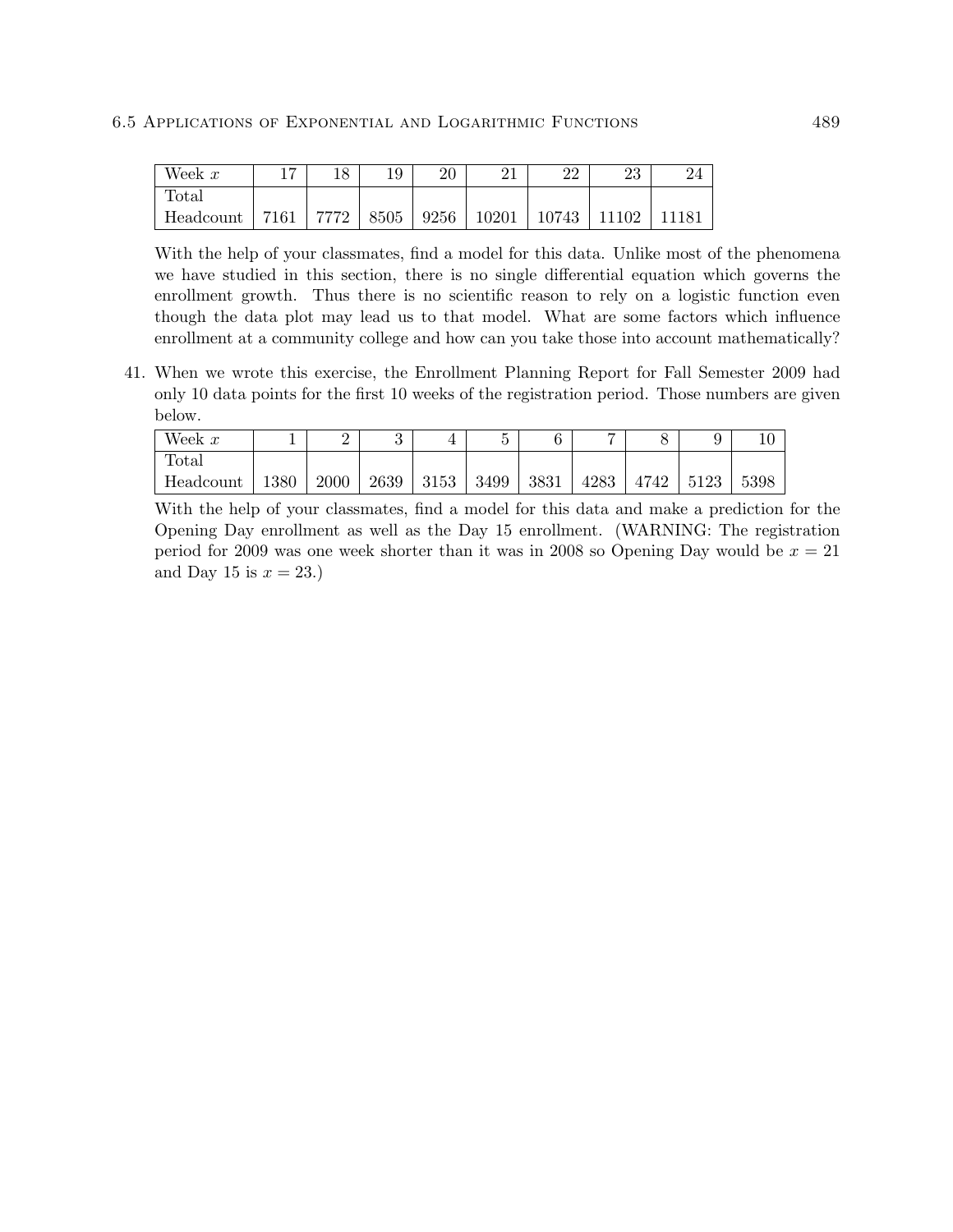# 6.5.4 Answers

- 1.  $A(t) = 500 \left(1 + \frac{0.0075}{12}\right)^{12t}$ 
	- $A(5) \approx $519.10, A(10) \approx $538.93, A(30) \approx $626.12, A(35) \approx $650.03$
	- It will take approximately 92 years for the investment to double.
	- The average rate of change from the end of the fourth year to the end of the fifth year is approximately 3.88. This means that the investment is growing at an average rate of \$3.88 per year at this point. The average rate of change from the end of the thirtyfourth year to the end of the thirty-fifth year is approximately 4.85. This means that the investment is growing at an average rate of \$4.85 per year at this point.
- 2.  $A(t) = 500e^{0.0075t}$ 
	- $A(5) \approx $519.11, A(10) \approx $538.94, A(30) \approx $626.16, A(35) \approx $650.09$
	- It will take approximately 92 years for the investment to double.
	- The average rate of change from the end of the fourth year to the end of the fifth year is approximately 3.88. This means that the investment is growing at an average rate of \$3.88 per year at this point. The average rate of change from the end of the thirtyfourth year to the end of the thirty-fifth year is approximately 4.86. This means that the investment is growing at an average rate of \$4.86 per year at this point.

3. 
$$
A(t) = 1000 \left(1 + \frac{0.0125}{12}\right)^{12t}
$$

- $A(5) \approx $1064.46, A(10) \approx $1133.07, A(30) \approx $1454.71, A(35) \approx $1548.48$
- It will take approximately 55 years for the investment to double.
- The average rate of change from the end of the fourth year to the end of the fifth year is approximately 13.22. This means that the investment is growing at an average rate of \$13.22 per year at this point. The average rate of change from the end of the thirtyfourth year to the end of the thirty-fifth year is approximately 19.23. This means that the investment is growing at an average rate of \$19.23 per year at this point.
- 4.  $A(t) = 1000e^{0.0125t}$ 
	- $A(5) \approx $1064.49, A(10) \approx $1133.15, A(30) \approx $1454.99, A(35) \approx $1548.83$
	- It will take approximately 55 years for the investment to double.
	- The average rate of change from the end of the fourth year to the end of the fifth year is approximately 13.22. This means that the investment is growing at an average rate of \$13.22 per year at this point. The average rate of change from the end of the thirtyfourth year to the end of the thirty-fifth year is approximately 19.24. This means that the investment is growing at an average rate of \$19.24 per year at this point.

5. 
$$
A(t) = 5000 \left(1 + \frac{0.02125}{12}\right)^{12t}
$$

- $A(5) \approx $5559.98, A(10) \approx $6182.67, A(30) \approx $9453.40, A(35) \approx $10512.13$
- It will take approximately 33 years for the investment to double.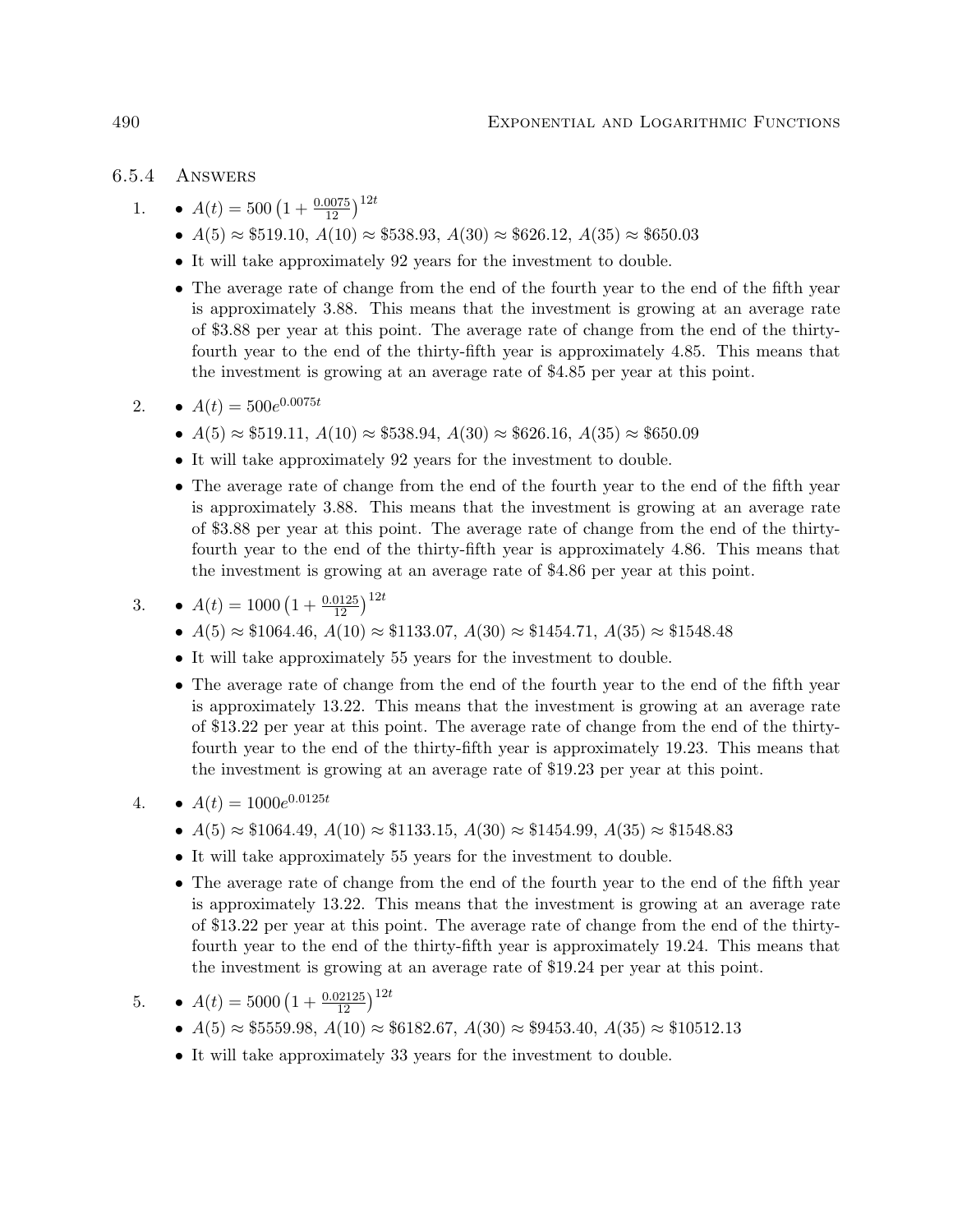• The average rate of change from the end of the fourth year to the end of the fifth year is approximately 116.80. This means that the investment is growing at an average rate of \$116.80 per year at this point. The average rate of change from the end of the thirtyfourth year to the end of the thirty-fifth year is approximately 220.83. This means that the investment is growing at an average rate of \$220.83 per year at this point.

$$
6. \qquad \bullet \ \ A(t) = 5000e^{0.02125t}
$$

- $A(5) \approx $5560.50, A(10) \approx $6183.83, A(30) \approx $9458.73, A(35) \approx $10519.05$
- It will take approximately 33 years for the investment to double.
- The average rate of change from the end of the fourth year to the end of the fifth year is approximately 116.91. This means that the investment is growing at an average rate of \$116.91 per year at this point. The average rate of change from the end of the thirtyfourth year to the end of the thirty-fifth year is approximately 221.17. This means that the investment is growing at an average rate of \$221.17 per year at this point.

8. 
$$
P = \frac{2000}{e^{0.0025 \cdot 3}} \approx $1985.06
$$

9. 
$$
P = \frac{5000}{\left(1 + \frac{0.0225}{12}\right)^{12 \cdot 10}} \approx $3993.42
$$

10. (a) 
$$
A(8) = 2000 \left(1 + \frac{0.0025}{12}\right)^{12 \cdot 8} \approx $2040.40
$$

(b) 
$$
t = \frac{\ln(2)}{12 \ln(1 + \frac{0.0025}{12})} \approx 277.29
$$
 years  
(c)  $P = \frac{2000}{(1 + \frac{0.0025}{12})^{36}} \approx $1985.06$ 

$$
\left(1 + \frac{0.0025}{12}\right)^{36} \tag{18.9}
$$

11. (a) 
$$
A(8) = 2000 \left(1 + \frac{0.0225}{12}\right)^{12 \cdot 8} \approx $2394.03
$$
  
\n(b)  $t = \frac{\ln(2)}{12 \ln\left(1 + \frac{0.0225}{12}\right)} \approx 30.83$  years  
\n(c)  $P = \frac{2000}{12 \cdot 12 \cdot 12} \approx $1869.57$ 

(d) 
$$
(1 + \frac{0.0225}{12})^{36}
$$
  
(d) 
$$
(1 + \frac{0.0225}{12})^{12} \approx 1.0227
$$
 so the APY is 2.27%

12.  $A(3) = 5000e^{0.299 \cdot 3} \approx $12,226.18, A(6) = 5000e^{0.299 \cdot 6} \approx $30,067.29$ 

14. 
$$
\bullet k = \frac{\ln(1/2)}{5.27} \approx -0.1315
$$
  
\n•  $A(t) = 50e^{-0.1315t}$   
\n•  $t = \frac{\ln(0.1)}{-0.1315} \approx 17.51$  years.  
\n•  $t = \frac{\ln(0.1)}{-0.0495} \approx 46.52$  days.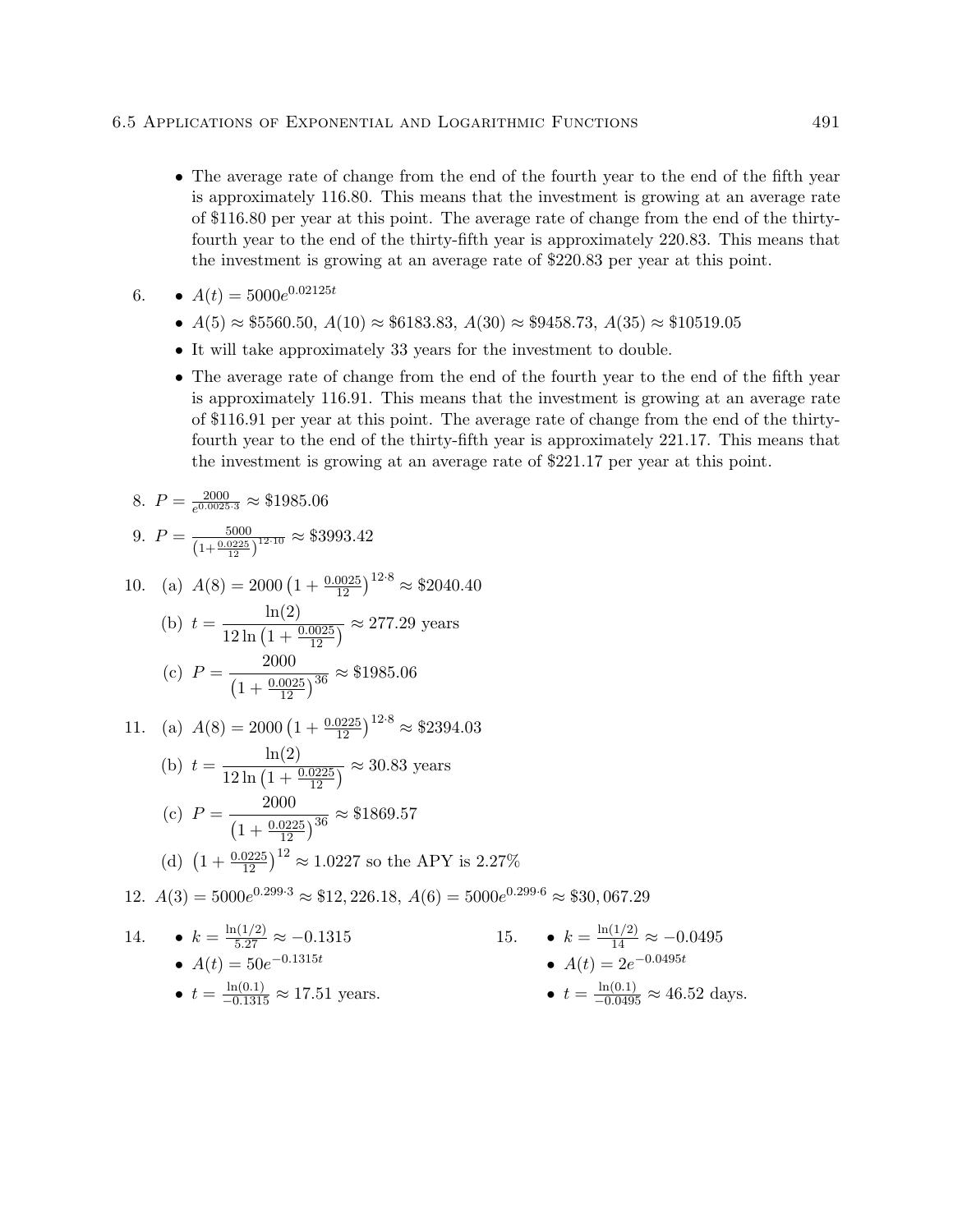#### 492 Exponential and Logarithmic Functions

16. 
$$
\bullet k = \frac{\ln(1/2)}{27.7} \approx -0.0250
$$
  
\n
$$
\bullet A(t) = 75e^{-0.0250t}
$$
  
\n
$$
\bullet A(t) = 75e^{-0.0250t}
$$
  
\n
$$
\bullet A(t) = 0.29e^{-0.0016t}
$$
  
\n
$$
\bullet A(t) = 0.29e^{-0.0016t}
$$
  
\n
$$
\bullet t = \frac{\ln(0.1)}{-0.025} \approx 92.10 \text{ days.}
$$
  
\n18. 
$$
\bullet k = \frac{\ln(1/2)}{704} \approx -0.0010
$$
  
\n
$$
\bullet A(t) = e^{-0.0010t}
$$
  
\n
$$
\bullet t = \frac{\ln(0.1)}{-0.0016} \approx 2302.58 \text{ million years, or } 2.30 \text{ billion years.}
$$
  
\n19. 
$$
t = \frac{\ln(0.1)}{k} = -\frac{\ln(10)}{k}
$$
  
\n20. 
$$
V(t) = 25e^{\ln(\frac{4}{5})t} \approx 25e^{-0.22314355t}
$$

- 21. (a)  $G(0) = 9743.77$  This means that the GDP of the US in 2007 was \$9743.77 billion dollars.
	- (b)  $G(7) = 13963.24$  and  $G(10) = 16291.25$ , so the model predicted a GDP of \$13,963.24 billion in 2007 and \$16, 291.25 billion in 2010.
- 22. (a)  $D(0) = 15$ , so the tumor was 15 millimeters in diameter when it was first detected. (b)  $t = \frac{\ln(2)}{0.0277} \approx 25$  days.
- 23. (a)  $k = \frac{\ln(2)}{20} \approx 0.0346$ (b)  $N(t) = 1000e^{0.0346t}$ (c)  $t = \frac{\ln(9)}{0.0346} \approx 63$  minutes 24. (a)  $k=\frac{1}{2}$ 2  $\frac{\ln(6)}{2.5} \approx 0.4377$ (b)  $N(t) = 2.5e^{0.4377t}$ (c)  $t = \frac{\ln(2)}{0.4377} \approx 1.58$  hours

25. 
$$
N_0 = 52
$$
,  $k = \frac{1}{3} \ln \left( \frac{118}{52} \right) \approx 0.2731$ ,  $N(t) = 52e^{0.2731t}$ .  $N(6) \approx 268$ .

- 26.  $N_0 = 2649, k = \frac{1}{60} \ln \left( \frac{7272}{2649} \right) \approx 0.0168, N(t) = 2649e^{0.0168t}$ .  $N(150) \approx 32923$ , so the population of Painesville in 2010 based on this model would have been 32,923.
- 27. (a)  $P(0) = \frac{120}{4.167} \approx 29$ . There are 29 Sasquatch in Bigfoot County in 2010.
	- (b)  $P(3) = \frac{120}{1+3.167e^{-0.05(3)}} \approx 32$  Sasquatch.
	- (c)  $t = 20 \ln(3.167) \approx 23$  years.
	- (d) As  $t \to \infty$ ,  $P(t) \to 120$ . As time goes by, the Sasquatch Population in Bigfoot County will approach 120. Graphically,  $y = P(x)$  has a horizontal asymptote  $y = 120$ .

28. (a)  $A(t) = Ne^{-\left(\frac{\ln(2)}{5730}\right)t} \approx Ne^{-0.00012097t}$ 

(b)  $A(20000) \approx 0.088978 \cdot N$  so about 8.9% remains

(c) 
$$
t \approx \frac{\ln(.42)}{-0.00012097} \approx 7171
$$
 years old

29.  $A(t) = 2.3e^{-0.0138629t}$